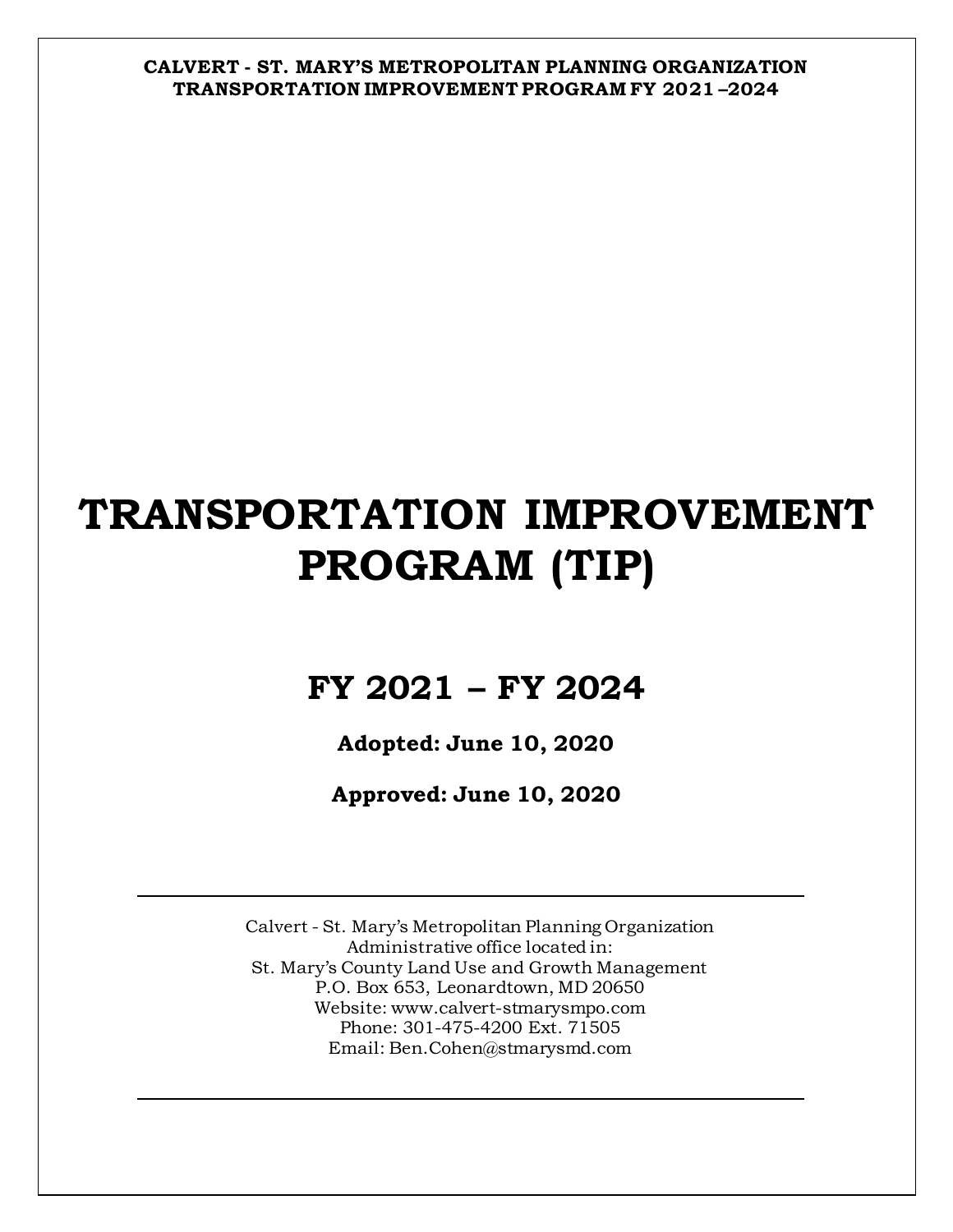### **Table of Contents**

| National Goals and Performance Based Planning and Programming 4   |  |
|-------------------------------------------------------------------|--|
|                                                                   |  |
|                                                                   |  |
|                                                                   |  |
|                                                                   |  |
|                                                                   |  |
|                                                                   |  |
|                                                                   |  |
|                                                                   |  |
|                                                                   |  |
|                                                                   |  |
|                                                                   |  |
|                                                                   |  |
|                                                                   |  |
|                                                                   |  |
|                                                                   |  |
|                                                                   |  |
|                                                                   |  |
|                                                                   |  |
|                                                                   |  |
|                                                                   |  |
|                                                                   |  |
|                                                                   |  |
|                                                                   |  |
| Rural Urban Transit System (St. Mary's County Transit) 25         |  |
| Small Urban Transit System (Calvert/St. Mary's County Transit) 26 |  |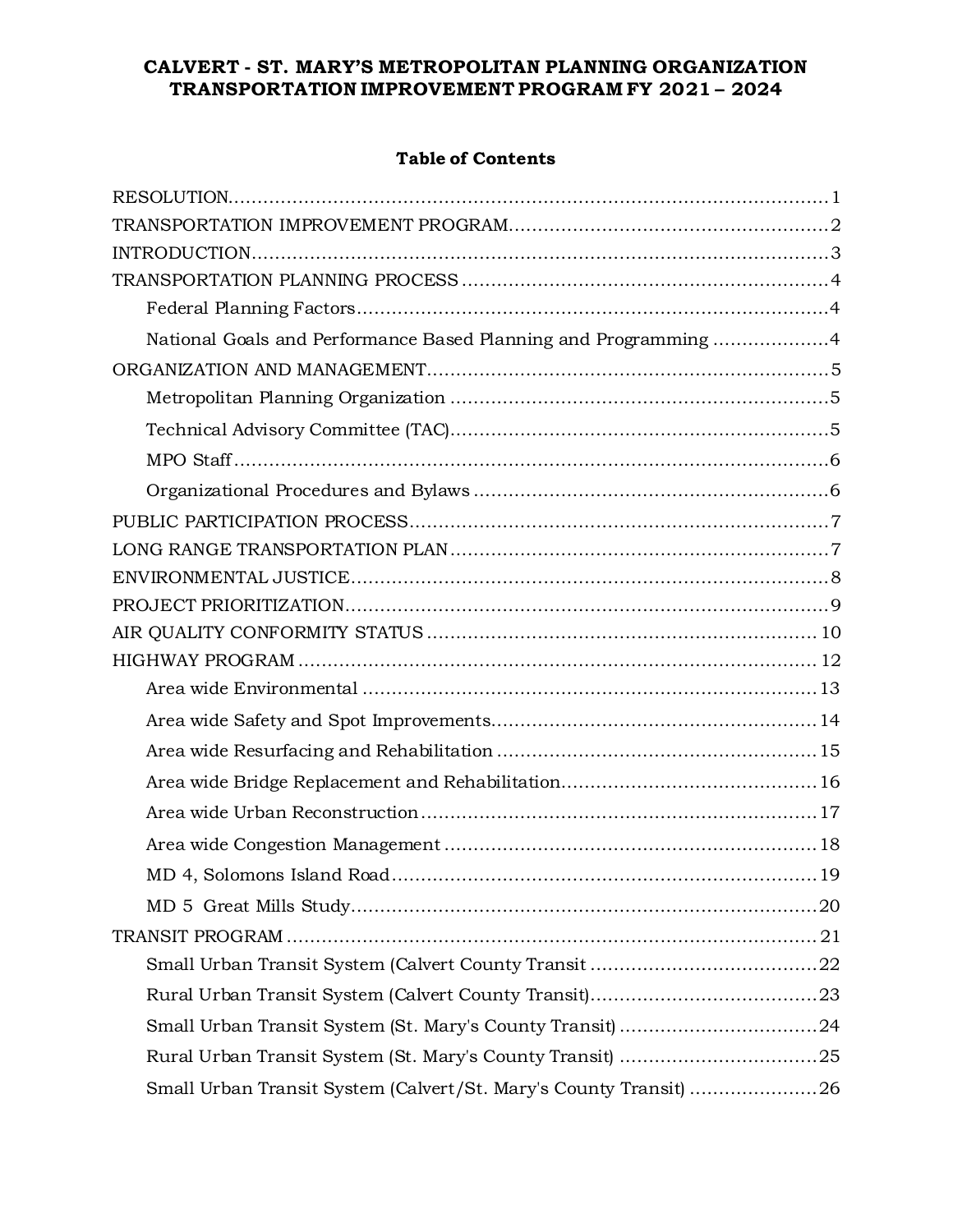| LETTER FROM TPB TO C-SMMPO - AIR QUALITY CONFORMITY ANALYSIS29 |  |
|----------------------------------------------------------------|--|
|                                                                |  |
| MDOT FISCAL LETTER 2020 with OPERATING AND CAPITAL PROGRAM     |  |
|                                                                |  |
| MDOT SUBMISSION OF PROJECTS INTO C-SMMPO TIP32                 |  |
|                                                                |  |
|                                                                |  |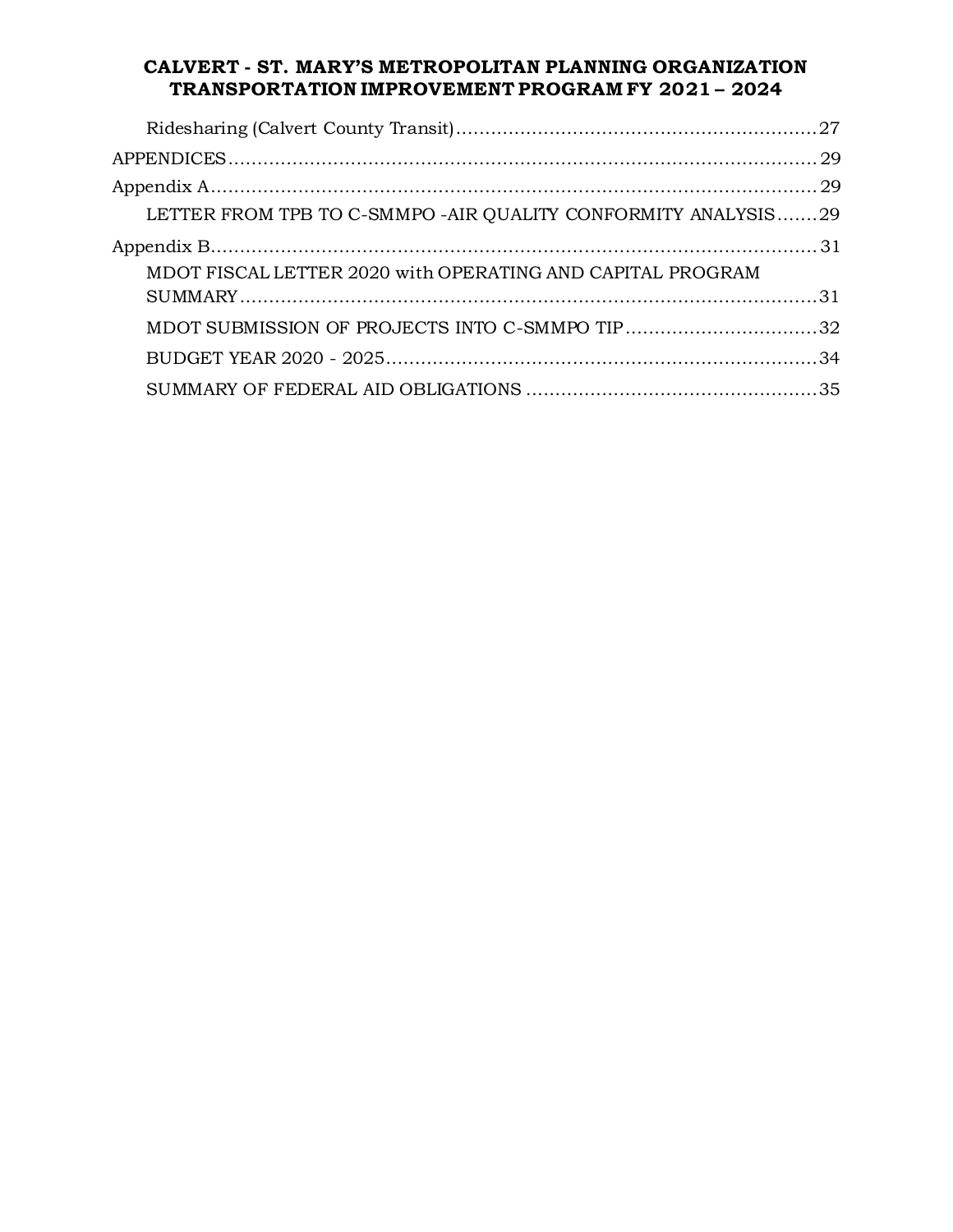2020 Resolution No. 03 Pessolution No. 03<br>Re: FY2021-FY2024 Transportation Improvement Program Page 1 of 1

#### RESOLUTION BY THE CALVERT - ST. MARY'S METROPOLITAN PLANNING ORGANIZATION COUNCIL FOR THE PURPOSE OF ADOPTING THE FY 2021-FY 2024 TRANSPORTATION IMPROVEMENT PROGRAM

WHEREAS, the Calvert - St. Mary's Metropolitan Planning Organization ("C-SMMPO") was established to conduct regional transportation planning for the C-SMMPO area in accordance with Federal requirements:

WHEREAS, the Calvert - St. Mary's Metropolitan Planning Organization Council is the governing body for the C-SMMPO;

WHEREAS, the Maryland Department of Transportation and the C-SMMPO prepared the FY 2021 - FY 2024 Transportation Improvement Program ("TIP"); and

WHEREAS, following due publication of notice that was consistent with the requirements of the MPO's adopted Bylaws and Public Participation Process, a 15-day public comment period extending from May 20, through June 5, 2020 was instituted prior to the public meeting and, following an opportunity to be heard at a public meeting of the C-SMMPO Council on June 10, 2020, the Council finds it is the best interest of the C-SMMPO to adopt the FY 2021-FY 2024 TIP as presented and attached hereto.

NOW THEREFORE, BE IT RESOLVED that the Council does hereby adopt the FY 2021-FY 2024 TIP as presented and attached hereto as Exhibit A and incorporated herein by reference.

BE IT FURTHER RESOLVED that the foregoing recitals are adopted as if fully rewritten herein.

PASSED AND DULY ADOPTED this 10th day of June, 2020.

**ATTEST:** 

CALVERT-ST. MARY'S METROPOLITAN PLANNING ORGANIZATION

Steven R. Weems, Chair

Approved for form and legal sufficiency

森林市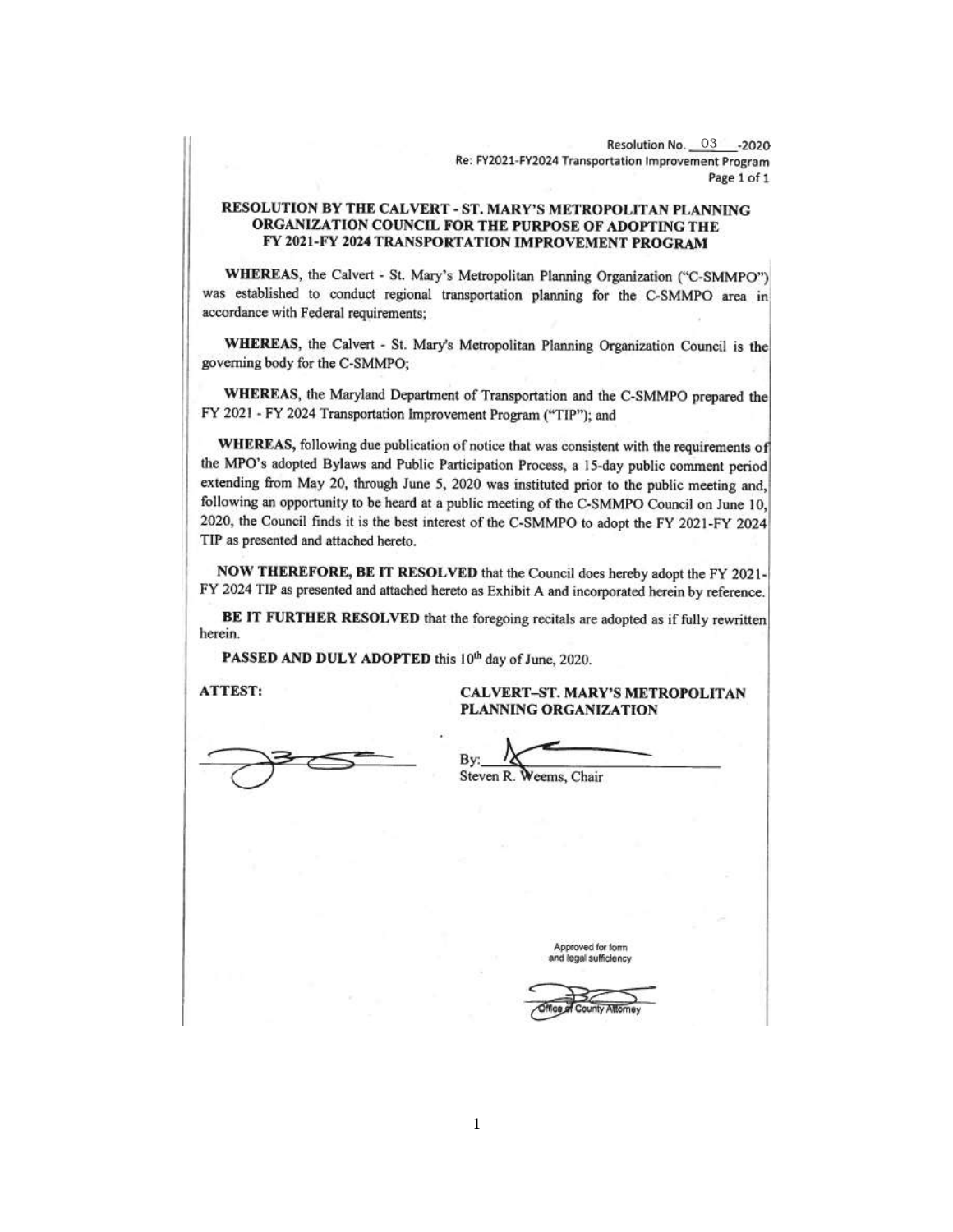# **TRANSPORTATION IMPROVEMENT PROGRAM**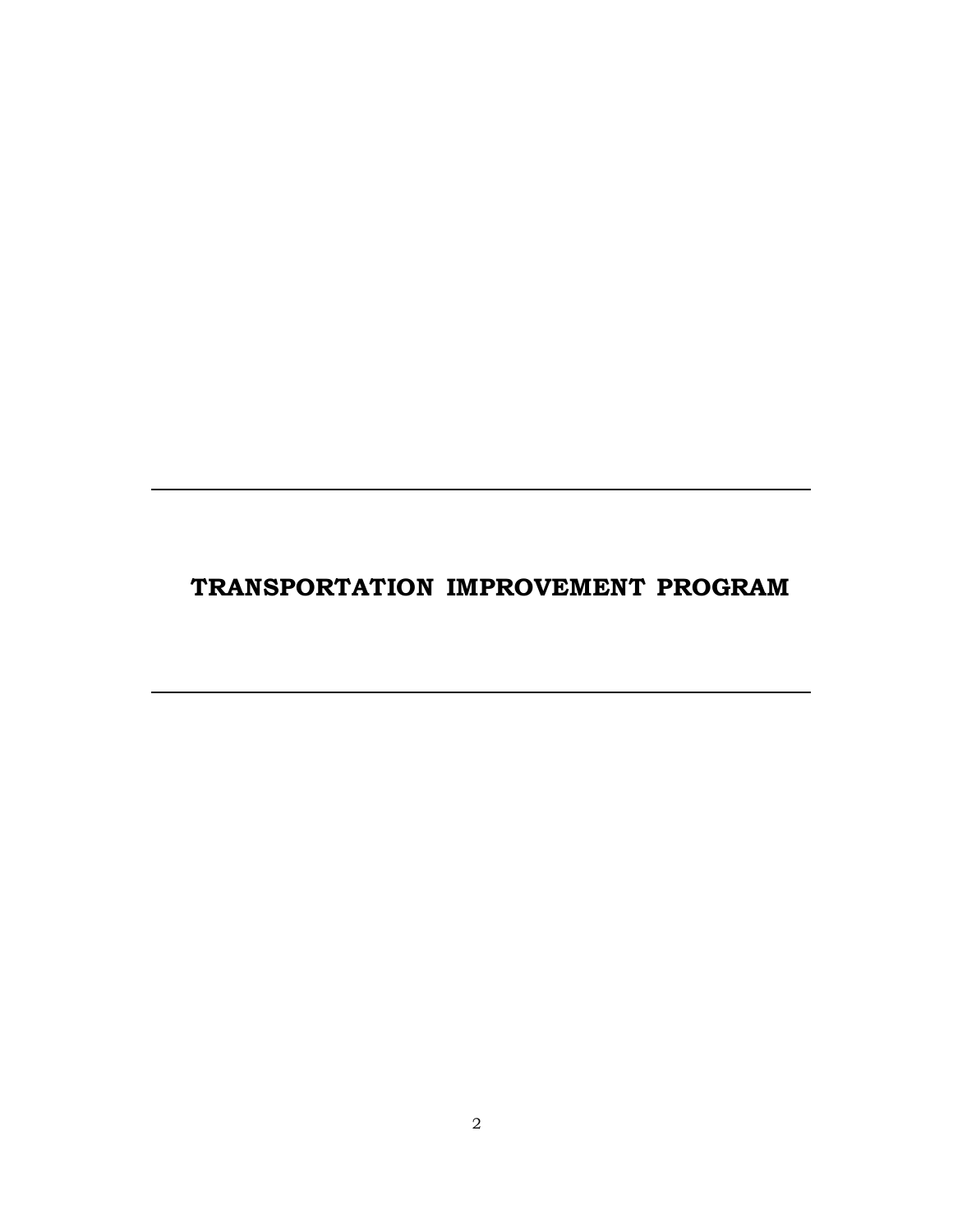### <span id="page-5-0"></span>**INTRODUCTION**

As a result of the 2010 U.S. Census, the Lexington Park—California—Chesapeake Ranch Estates Area, which includes sections of both St Mary's County and Calvert County, was classified as an Urbanized Area, and in accordance with the U.S. Department of Transportation requirements, a Metropolitan Planning Organization (MPO) was designated by Maryland Governor Martin O'Malley on December 31, 2013 as the Calvert - St. Mary's Metropolitan Planning Organization (C-SMMPO). The Planning Area boundary, which includes the Urbanized Area, is a larger area that includes the anticipated growth area for the next 20 years for the member jurisdictions.

The population of the Urbanized Area as defined by the U.S. Census Bureau was 58,875. A population of 50,000 or greater is required for designation of an urbanized area.

Since the 1960s the federal government has established urban transportation planning requirements in all metropolitan areas, as a prerequisite to the approval of federal funding (23 CFR Part 450 and 49 CFR Part 613). The regulations require a continuing, comprehensive and cooperative (3-C) planning process in all urbanized areas. The MPO is the planning agency responsible for transportation planning within the identified planning area in accordance with federal regulations.

In 1991, the Intermodal Surface Transportation Efficiency Act (ISTEA) was passed. This act revised some of the established regulations and procedures and placed a new emphasis on Metropolitan Planning Organizations. As part of this Act the MPO planning process has been more specifically defined and new planning requirements have been prescribed.

In 1998, the Transportation Equity Act for the  $21<sup>st</sup>$  Century (TEA-21) was passed continuing the initiatives of the 1991 Act and adding several new provisions and programs.

In 2005, the Safe, Accountable, Flexible, Efficient Transportation Equity Act: A Legacy for Users (SAFETEA-LU) was passed, building on the foundation established by ISTEA and TEA-21 and representing the largest surface transportation investment in the nation's history.

SAFETEA-LU expired in 2009 and after a series of continuing resolutions; Moving Ahead for Progress in the 21st Century (MAP-21) was signed into law in 2012. MAP-21 built on and refined many of the highway, transit, bike and pedestrian programs and policies established by ISTEA and subsequent federal transportation acts, through a performance-based approach to surface transportation.

In December 2015, the Fixing America's Surface Transportation (FAST) Act was passed, which re-authorized funding for highway, transit, and other multi-modal projects through September 30, 2020. The FAST Act continues MAP-21's performance-based approach, and it includes a new focus on freight and provides funding certainty for five full years.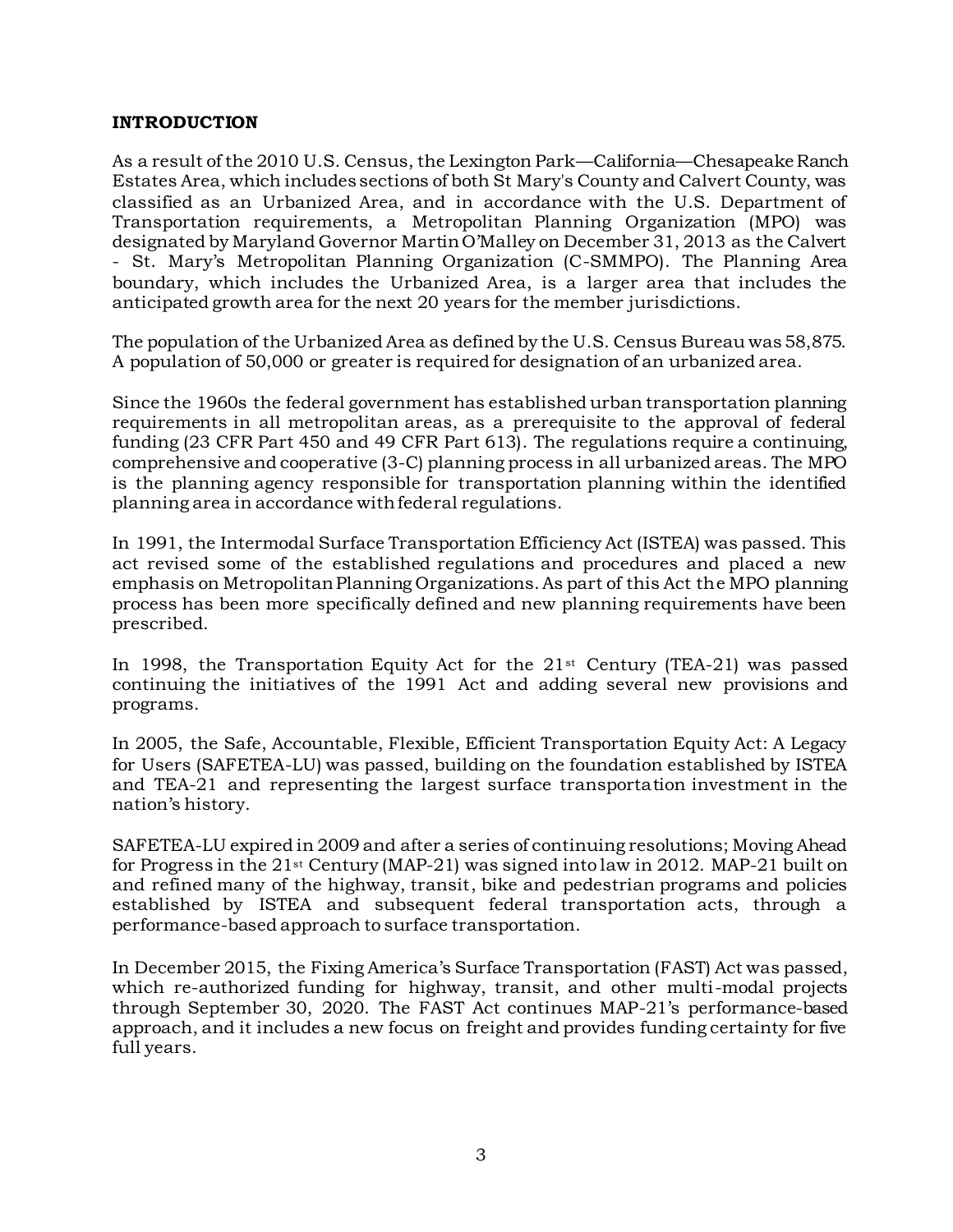### <span id="page-6-0"></span>**TRANSPORTATION PLANNING PROCESS**

### <span id="page-6-1"></span>**Federal Planning Factors**

In 1998 the Transportation Equity Act for the 21st Century (TEA-21) established eight planning factors which must be considered in the development long-range plans and TIPs. These factors are to be explicitly considered, analyzed as appropriate, and reflected in each MPO's planning products (including the Long-Range Transportation Plan and the Transportation Improvement Program). The eight factors are listed herein with others added to the 2015 Fixing America's Surface Transportation Act (FAST Act) as follows:

- 1. Support the economic vitality of the metropolitan area, especially by enabling global competitiveness, productivity, and efficiency.
- 2. Increase the safety of the transportation system for motorized and nonmotorized users.
- 3. Increase security for transportation system for motorized and nonmotorized user.
- 4. Increase the accessibility and mobility options available to people and for freight.
- 5. Protect and enhance the environment, promote energy conservation, improve quality of life, and promote consistency between transportation improvements and state and local planned growth and economic development patterns.
- 6. Enhance the integration and connectivity of the transportation system, across and between modes, for people and freight.
- 7. Promote efficient system management and operation.
- 8. Emphasize the preservation of the existing transportation system.
- 9. Improve the resiliency and reliability of the transportation system and reduce or mitigate stormwater impacts of surface transportation
- 10.Enhance travel and tourism

### <span id="page-6-2"></span>**National Goals and Performance Based Planning and Programming**

The FAST Act has continued the transition, started by MAP-21, of the nation's surface transportation program to a performance and outcome-based program, in which resources are invested in projects to achieve targets toward regional, state, and national goals. The bill established seven national goals described in 23 USC§150(b). The goals are:

- 1. **Safety** Achieve a significant reduction in traffic fatalities and serious injuries on all public roads
- 2. **Infrastructure Condition** Maintain the highway infrastructure asset system in a state of good repair
- 3. **Congestion Reduction** Achieve a significant reduction in congestion on the National Highway System
- 4. **System Reliability** Improve the efficiency of the surface transportation system
- 5. **Freight Movement and Economic Vitality**  Improve the national freight network, strengthen the ability of rural communities to access national and international trade markets, and support regional economic development Environmental Sustainability - Enhance the performance of the transportation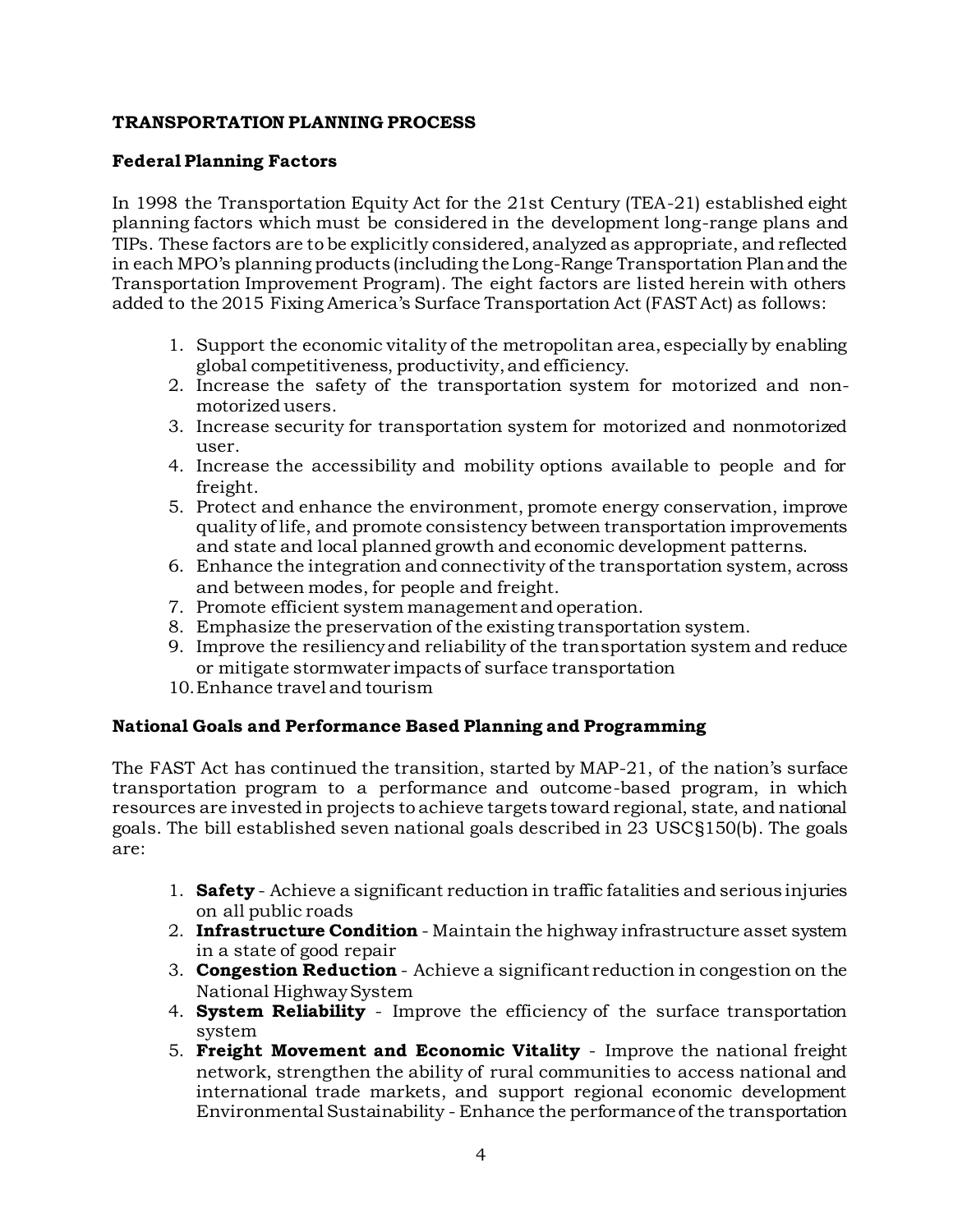system while protecting/enhancing the natural environment

6. **Reduced Project Delivery Delays** - Reduce project costs, promote jobs and the economy, and expedite the movement of people and goods by accelerating project completion through eliminating delays in the project development and delivery process, including reducing regulatory burdens and improving agencies' work practices

The FHWA and FTA have published a series of rules that establish regulations to assess progress towards the six national goals. The regulations direct states, MPOs, and transit providers to undertake Performance Based Planning and Programming to establish targets and track specific measures related to the conditions and performance of their surface transportation systems in areas that include bridges, pavement, safety, congestion, freight, and transit asset management. States and MPOs are to incorporate the measures into their transportation improvement programs and long-range transportation plans, so that they can demonstrate how proposed transportation projects will help make progress towards the goals.

Performance based planning and programming is a system level, data -driven process to identify strategies and investments. Based on federal guidance, MDOT and C-SMMPO have established, and continue to update transportation performance targets and measures across all six performance goals. MDOT continues to work closely with the C-SMMPO to establish and update transportation targets and measures as needed to meet federal reporting requirements for both highway and transit systems, including transportation safety. The C-SMMPO has documented its Performance based Planning and Programming process here:

<https://www.calvert-stmarysmpo.com/182/Performance-Measures>

The performance targets and measures for the C-SMMPO region are thoroughly documented in the approved long range transportation plan *Moving Forward 2045*: <https://www.calvert-stmarysmpo.com/156/Long-Range-Transportation-Plan-LRTP>

### <span id="page-7-0"></span>**ORGANIZATION AND MANAGEMENT**

### <span id="page-7-1"></span>**Metropolitan Planning Organization**

The primary governing body of the C-SMMPO is the Council, which consists of three (3) members. The members consist of one representative from each the following governments and agencies:

- Maryland Department of Transportation
- Calvert County
- St. Mary's County

<span id="page-7-2"></span>All three members have equal voting rights as defined in the MPO's bylaws.

### **Technical Advisory Committee (TAC)**

The C-SMMPO has established a Technical Advisory Committee comprised of technical representatives such as planners and engineers to provide technical expertise and develop recommendations to assist the Council by reviewing and recommending revisions to the planning process, data collection, forecasts, the Long-Range Transportation Plan, the Transportation Improvement Program, and the Unified Planning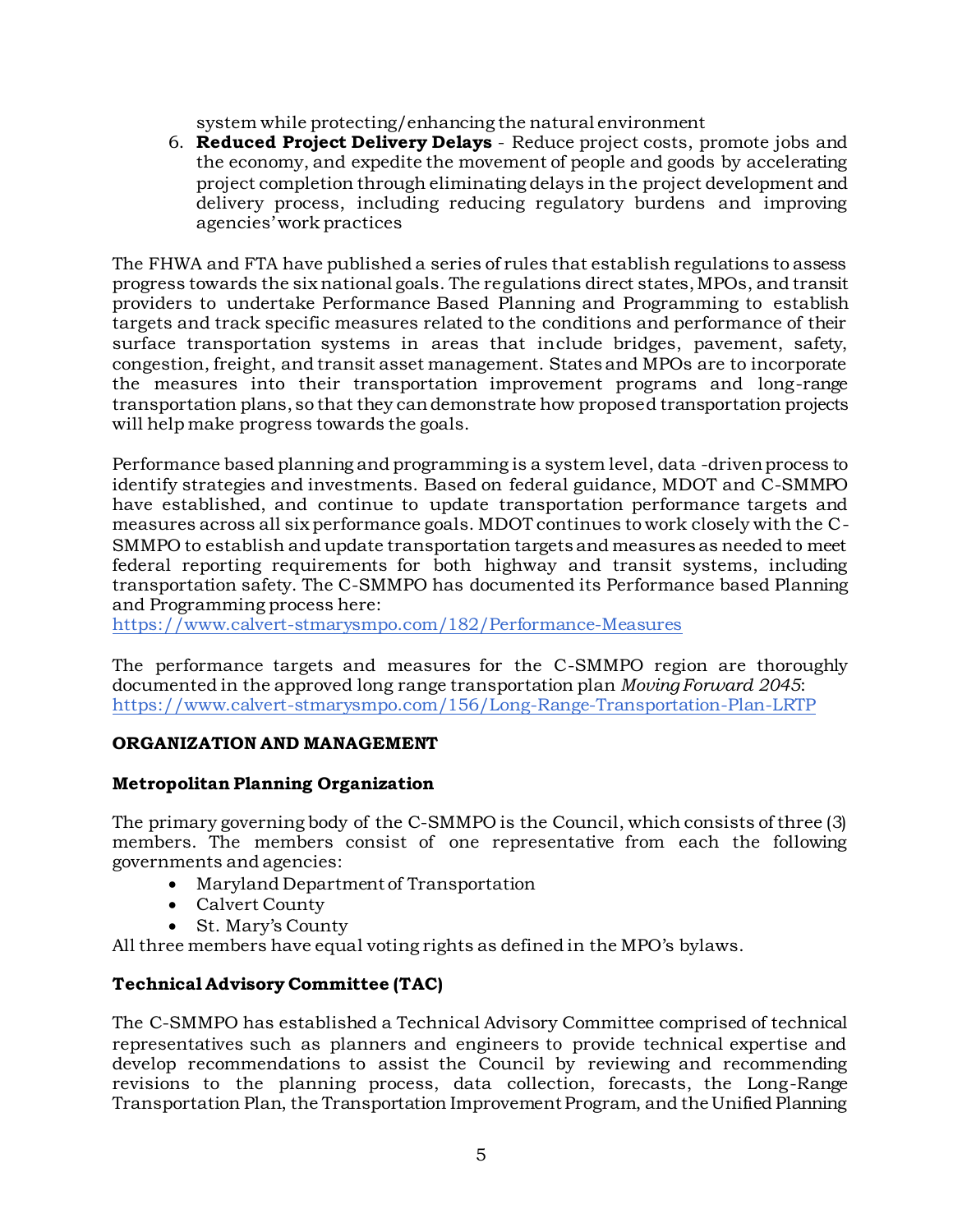Work Program. The TAC meets on an as needed basis.

| Representing                                         | <b>Name</b>                        | <b>Title</b>                                   |
|------------------------------------------------------|------------------------------------|------------------------------------------------|
| Calvert-St. Mary's MPO                               | Ben Cohen                          | Administrator/MPO Planner                      |
| St. Mary's County<br>Land Use & Growth<br>Management | <b>Bill Hunt</b><br>Kwasi Bosompem | Director, LUGM<br>Senior Planner, LUGM         |
| St. Mary's County Public                             | John Deatrick                      | Director, DPW&T                                |
| Works & Transportation                               | Jacque Fournier                    | Transportation<br>Manager, DPW&T               |
| Calvert County                                       | Carolyn<br>Sunderland              | Deputy Director, P & Z                         |
| Planning and Zoning                                  | Tamara Blake-<br>Wallace           | Principal Planner, P & Z                       |
| Tri-County Council                                   | George Clark                       | <b>Transportation Specialist</b>               |
| Maryland Department                                  | <b>Tyson Byrne</b>                 | Regional Planning Manager                      |
| of Transportation                                    | Dan Janousek                       | Regional Planner                               |
| Calvert County                                       | John Cosgrove                      | Acting Deputy Director, Hwys                   |
|                                                      | Sean Varsolona                     | Regional Planner                               |
| State Highway Administration                         | David Schlie                       | Regional Planner                               |
| NAS Patuxent River                                   | Sabrina Hecht                      | Community Planning Liaison<br>Officer Navy PAX |
| MDOT-MTA                                             | Bruce Hojnacki                     | Regional Planner                               |
| MDOT/SHA District 5                                  | Kimberley M. Tran                  | Deputy District Engineer                       |
| Calvert County                                       | Mary F. Layman                     | Fiscal Manager                                 |

### *Figure 1: TAC Members*

### <span id="page-8-0"></span>**MPO Staff**

The C-SMMPO staff consists of personnel from the Calvert County Department of Planning and Zoning and the St. Mary's County Department of Land Use and Growth Management. St. Mary's County has a full-time MPO Planner that administers the program. Technical assistance is provided as needed by the Maryland Department of Transportation, the State Highway Administration, and the Maryland Transit Administration. The staff manages the operations of the C-SMMPO as directed by the Council and recommendations of the TAC and coordinates all planning projects and activities identified by the Council. The staff in St. Mary's County and Calvert County also acts as a local liaison to the State and Federal agencies involved in transportation planning within the C-SMMPO's Metropolitan Planning Area administration.

### <span id="page-8-1"></span>**Organizational Procedures and Bylaws**

The C-SMMPO operates under an adopted set of bylaws. The C-SMMPO provides and maintains all records including fiscal, administrative, and procurement services, and staff performing these services operates under the rules and procedures of Calvert and St. Mary's Counties and the State of Maryland. C-SMMPO's records are available for public inspection at the offices of St. Mary's County Department of Land Use and Growth Management during normal business hours, Monday through Friday. All of the C-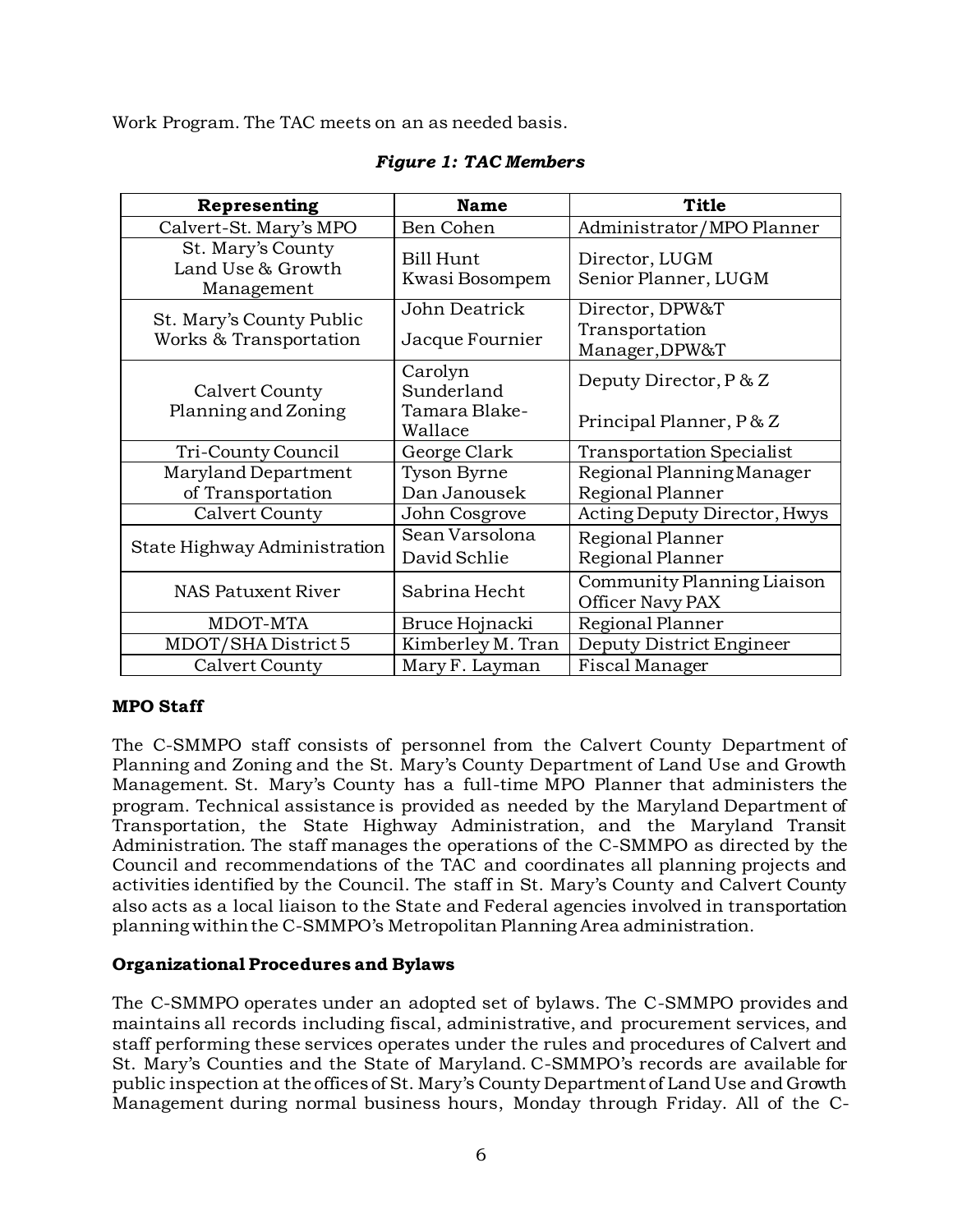SMMPO's planning documents are also available at the planning offices of each County as specified in the C-SMMPO's Public Participation Plan. The records are available for public inspection during normal business hours, Monday through Friday.

# <span id="page-9-0"></span>**PUBLIC PARTICIPATION PROCESS**

The C-SMMPO Council is the policy body for transportation planning in the Metropolitan Area and meets as needed to conduct MPO business such as approval of the annual Unified Planning Work Program (UPWP) and the Transportation Improvement Program (TIP). The Council also acts to amend these documents as necessary. The Council meetings are advertised on the C-SMMPO website and in the local newspapers. All C-SMMPO meetings are open to the public and opportunities for the public to comment on MPO issues are provided at the meetings. The C-SMMPO Council solicited public input on the FY 2021-2024 TIP.

In compliance with federal requirements, the C-SMMPO developed a Public Participation Plan, which was adopted on April 20, 2015. The Plan documents and formalizes the public participation process, which is conducted for all C-SMMPO activities including the development, review and approval of the TIP. Specifically, the Plan requires a 15-day public comment period for the TIP, which includes amendments. Moreover, the Plan requires a Public Hearing of the C-SMMPO Council, as well as advertising notice of the Public Hearing as specified in the Public Participation Plan 15-days in advance of the meeting.

The public participation process for this Transportation Improvement Program also meets the Federal Transit Administration public participation requirements for the Maryland Transit Administration's Program of Projects. The public participation process involved regularly scheduled public meetings that are open to the public and held at sites which comply with the Americans with Disabilities Act (ADA) regulations. It also included a public comment period, newspaper and internet announcements and outreach plan to stakeholder groups. Outreach plan included minorities, low income and elderly population groups.

### <span id="page-9-1"></span>**LONG RANGE TRANSPORTATION PLAN**

On March 6, 2020, the C-SMMPO updated and approved *Moving Forward 2045, the* Long Range Transportation Plan for the region. Moving Forward 2045 identifies and details the transportation plans, projects, and programs that will be carried out by the C-SMMPO over the next twenty-five years, from 2020 to 2045. It includes a description of the region's transportation system, goals, financial forecasts, transportation projects considered for funding in the region, and a list of projects for which funding has not been identified. In *Moving Forward 2045*, the C-SMMPO identified six goals for the region's transportation system, which are supported by more specific objectives and linked to the plan's list of transportation projects. The goals are:

- Manage the existing transportation system
- Enhance access and mobility
- Support economic vitality
- Provide a connected, multimodal transportation system
- Improve safety and security
- Conserve the environment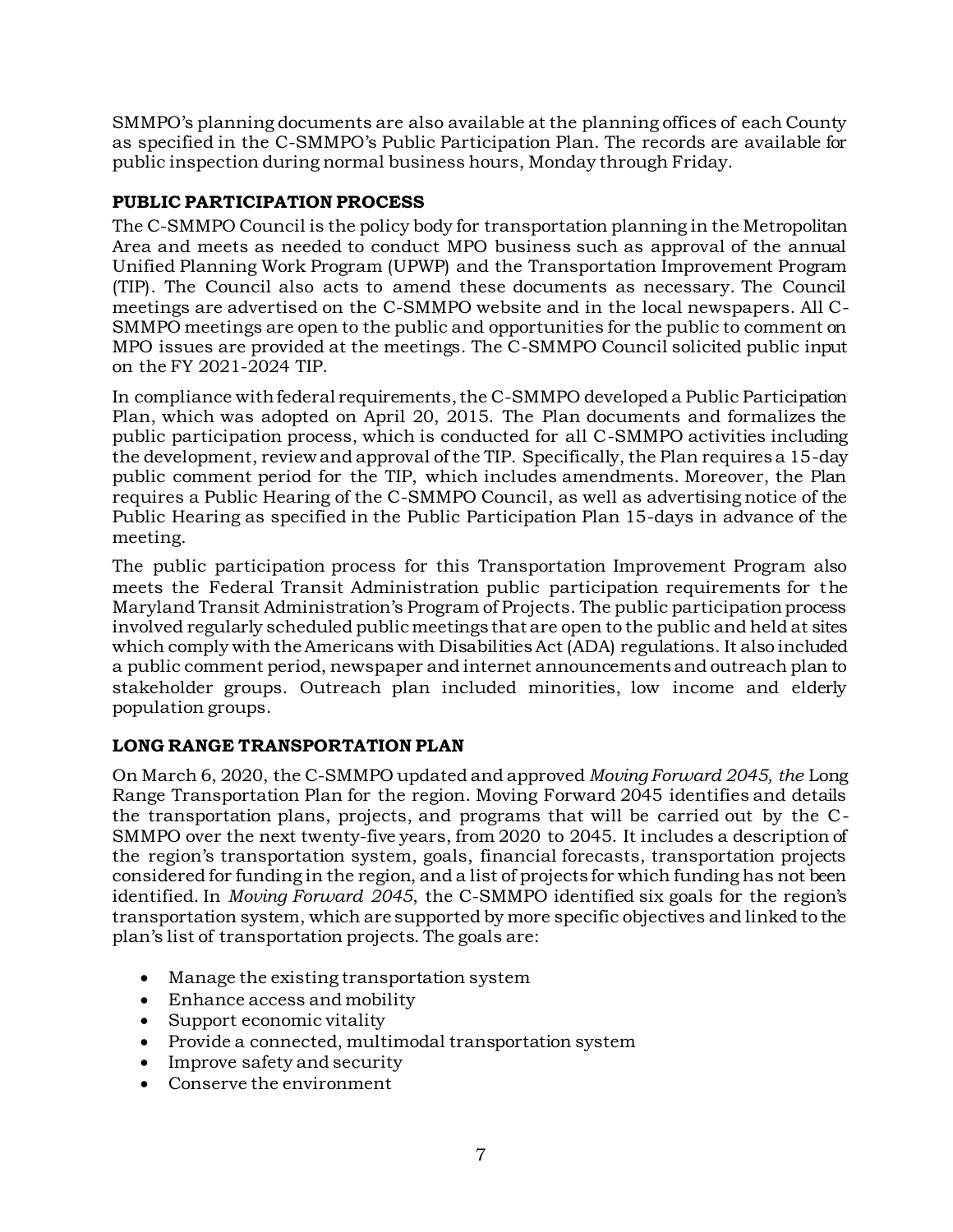The C-SMMPO Board selected five projects for inclusion in the fiscally constrained portion of the plan. The highest priority is the MD 5/Great Mills improvement project, which would include widening, intersection improvements, and a bridge replacement over the St. Mary's River. Second, is the MD 4 improvement project, which would widen MD 4 to four lanes from the Thomas Johnson Bridge to MD 235. Third, is the construction of the MD 4/MD 235 interchange. Fourth, is widening of MD 4 to four lanes from Patuxent Point Parkway to the Thomas Johnson Bridge. Fifth, is replacing the Thomas Johnson Bridge with a new four lane bridge. All of the projects in LRTP and this TIP are federally funded, and State managed.

Funds are processed and monitored by FHWA and FTA on an on going basis.

| <b>Name</b>                                       | <b>Location</b>                                                   | <b>Description</b>                                                                                                                                     | <b>Year of</b><br><b>Expenditure</b><br>(YOE) | <b>Estimated</b><br><b>Project Cost</b><br>in<br>YOE \$<br>(Millions) |
|---------------------------------------------------|-------------------------------------------------------------------|--------------------------------------------------------------------------------------------------------------------------------------------------------|-----------------------------------------------|-----------------------------------------------------------------------|
| MD 5 Great<br>Mills<br>Improvement<br>Project     | MD 471 (Indian<br>Bridge Road) to MD<br>246 (Great Mills<br>Road) | Widening,<br>Intersection<br>Improvements $\&$<br><b>Bridge Replacement</b><br>(MDOT SHA<br>#1800600)<br>extending over St.<br>Mary's River on MD<br>5 | 2026                                          | \$28                                                                  |
| MD 4 Mainline.<br>St.<br>Mary's County            | Thomas Johnson<br><b>Bridge</b><br>to MD 235                      | Four-lane widening                                                                                                                                     | 2026                                          | \$80                                                                  |
| MD 4/MD 235<br>Interchange                        | MD 4/MD 235<br>intersection in<br>Lexington Park                  | Interchange<br>construction                                                                                                                            | 2026                                          | \$180                                                                 |
| MD <sub>4</sub><br>Mainline,<br>Calvert<br>County | Thomas Johnson<br><b>Bridge to Patuxent</b><br>Point<br>Parkway   | Four-lane widening                                                                                                                                     | 2030                                          | \$10                                                                  |
| Patuxent River<br>Crossing                        | Thomas Johnson<br><b>Bridge</b>                                   | Construct a new<br>four-lane bridge                                                                                                                    | 2030                                          | \$575                                                                 |
|                                                   | Total Estimated Project Cost in YOE                               |                                                                                                                                                        |                                               | \$873                                                                 |

### *Figure 2: Fiscally Constrained Projects*

#### <span id="page-10-0"></span>**ENVIRONMENTAL JUSTICE**

The C-SMMPO long range transportation plan, Moving Forward 2045, provided an Environmental Justice (EJ) analysis for the region. The analysis was conducted for minority, Hispanic, low-income, individuals with disabilities, households lacking vehicle access, and the Amish and Mennonite populations. These are population groups that may have unique travel characteristics or needs that may be overlooked in a traditional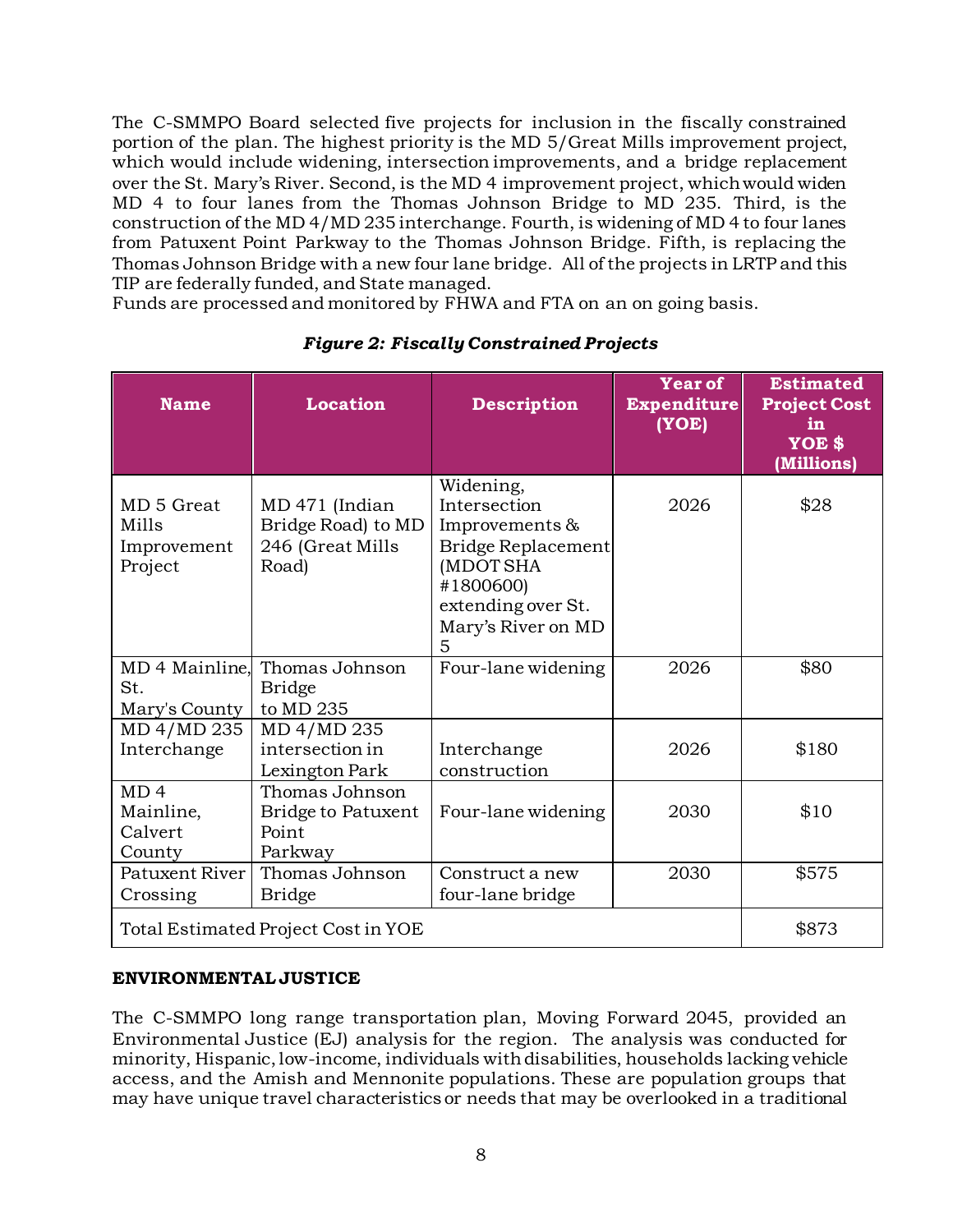planning process. The process seeks to ensure that benefits and burdens of transportation investments are shared as equitably as possible.

Analysis was done with census tracts for low-income, disability, and vehicle access. The analysis was done with census block groups, which are smaller than census tracts, for minority and Hispanic population because this allows for more detailed analysis. The threshold is based on the average of the populations in Calvert and St. Mary's counties for minority, Hispanic, low-income, and vehicle access.

The Lexington Park-California-Chesapeake Ranch Estates Urban Area has a minority population of 28.4%, larger than the minority populations in Calvert or St. Mary's Counties. The threshold used in this analysis was 20% (the average of Calvert and St. Mary's counties) or more than 500 people. This analysis was done using census block groups. For a more detailed review and mapping of the EJ populations of the region, including thresholds of Amish, Mennonite and Hispanic populations, income, vehicle ownership, and disability status, see Moving Forward 2045. (refer to page 6)

### <span id="page-11-0"></span>**PROJECT PRIORITIZATION**

Maryland's small MPOs, which are staffed by county planning offices, do not have formally defined project prioritization processes. The MPOs do however have a role in the development of the Maryland Consolidated Transportation Program (CTP) which contains all the projects programmed in the Metropolitan Transportation Improvement Programs.

In addition to the frequent and in some cases daily coordination and consultation between MPO staff and MDOT planners, there are several mechanisms for reaching consensus on the programming of local transportation projects as follows:

- **Maryland Association of Counties & Maryland Municipal League**: These two organizations meet annually and provide both formal and informal opportunities for local elected officials and County representatives in the State to share and discuss transportation needs. MPO policy body members are members of these groups.
- **Secondary Highway System Priority Letter**: State and local elected officials are encouraged to reach consensus on local priorities for the secondary highway system, as well as transit priorities, and to document these priorities in a letter to the Maryland Department of Transportation. The priorities become candidates for funding and inclusion in the CTP.
- **Annual Consolidated Transportation Program (CTP) Tour**: Every year, in the fall, the Secretary of Transportation and the Department's modal administrators visit each of the State's 23 counties and Baltimore City to present and solicit input on the Draft CTP from local elected officials, state legislators and citizens. Information obtained at these meetings is used in the development of the final CTP that is presented to the General Assembly for approval at the beginning of the 90-day legislative session in January. Since County elected officials are members of all of Maryland's small MPO policy boards, the MPOs are represented and consulted during the annual CTP Tour.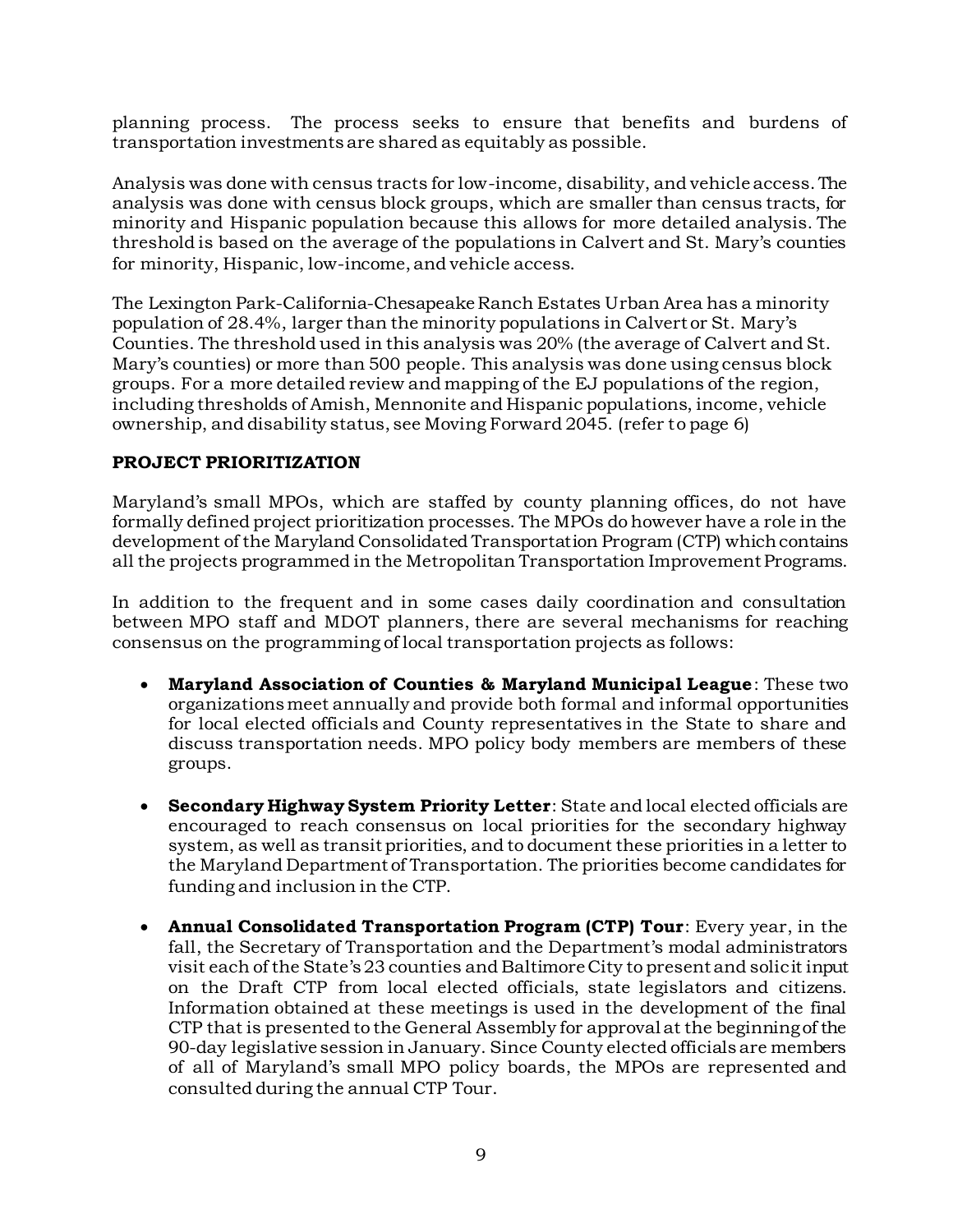### <span id="page-12-0"></span>**AIR QUALITY CONFORMITY STATUS**

As required by 23 CFR 450.314 Metropolitan Planning Agreements, C-SMMPO, the National Capital Region Transportation Planning Board (TPB), and Calvert County, Maryland executed an agreement on January 27, 2016 to specify the procedures for ensuring that transportation plans, programs, and projects in Calvert County are assessed by the TPB for regional air quality conformity.

The Washington, DC-MD-VA 2015 ozone NAAQS nonattainment area was designated as a marginal nonattainment area for the 2015 ozone NAAQS (0.070 parts per million) by the United State Environmental Protection Agency (EPA) effective August 3, 2018 (Federal Register, Vol. 83, No. 107, June 4, 2018). Effective August 3, 2018, EPA designated Calvert County, among other jurisdictions in the Washington, DC-MD-VA area as nonattainment for the 2015 ozone NAAOS.

To meet Federal requirements, the TPB, the Metropolitan Planning Organization (MPO) for the Washington Region, adopted (1) the air quality conformity analysis of the 2020 Amendment to Visualize 2045, the region's long-range transportation plan, and the FY 2021-2024 Transportation Improvement Program (TIP); (2) the 2020 Amendment to Visualize 2045; and (3) the FY 2021-2024 TIP on March 18, 2020. There were no new Calvert County projects added to the C-SMMPO's recent *Moving Forward 2045* long range transportation plan (approved March 6, 2020) that are regionally significant that were not already in TPB's Visualize 2045 conformity analysis. The approved conformity analysis, as shown in the appendices:

- Included all relevant projects and planning assumptions for Calvert and St. Mary's County as provided by the C-SMMPO.
- Was conducted in interagency consultation with the C-SMMPO and all applicable federal, state, and local parties.
- Was made available for public comment periods that were advertised throughout the Metropolitan Washington Region, including in Calvert and St. Mary's Counties.

The TPB's conformity report was transmitted to the Federal Highway Administration (FHWA) Division Office in the District of Columbia, which undertakes the review of the air quality conformity analysis in coordination with the Federal Transit Administration (FTA) Washington Metropolitan Office, the FTA Regional Office, the FHWA Maryland and Virginia Division offices, and the regional office of the Environmental Protection Agency (EPA). These documents were also forwarded to the Maryland Department of Transportation (MDOT) and the conformity report was sent to the Maryland Department of the Environment (MDE).

As a result, it has been demonstrated that the C-SMMPO's FY 2021-2024 TIP will not cause any degradation in the region's air quality or delay the timely attainment of the National Ambient Air Quality Standards because they are part of an approved air -quality conformity analysis.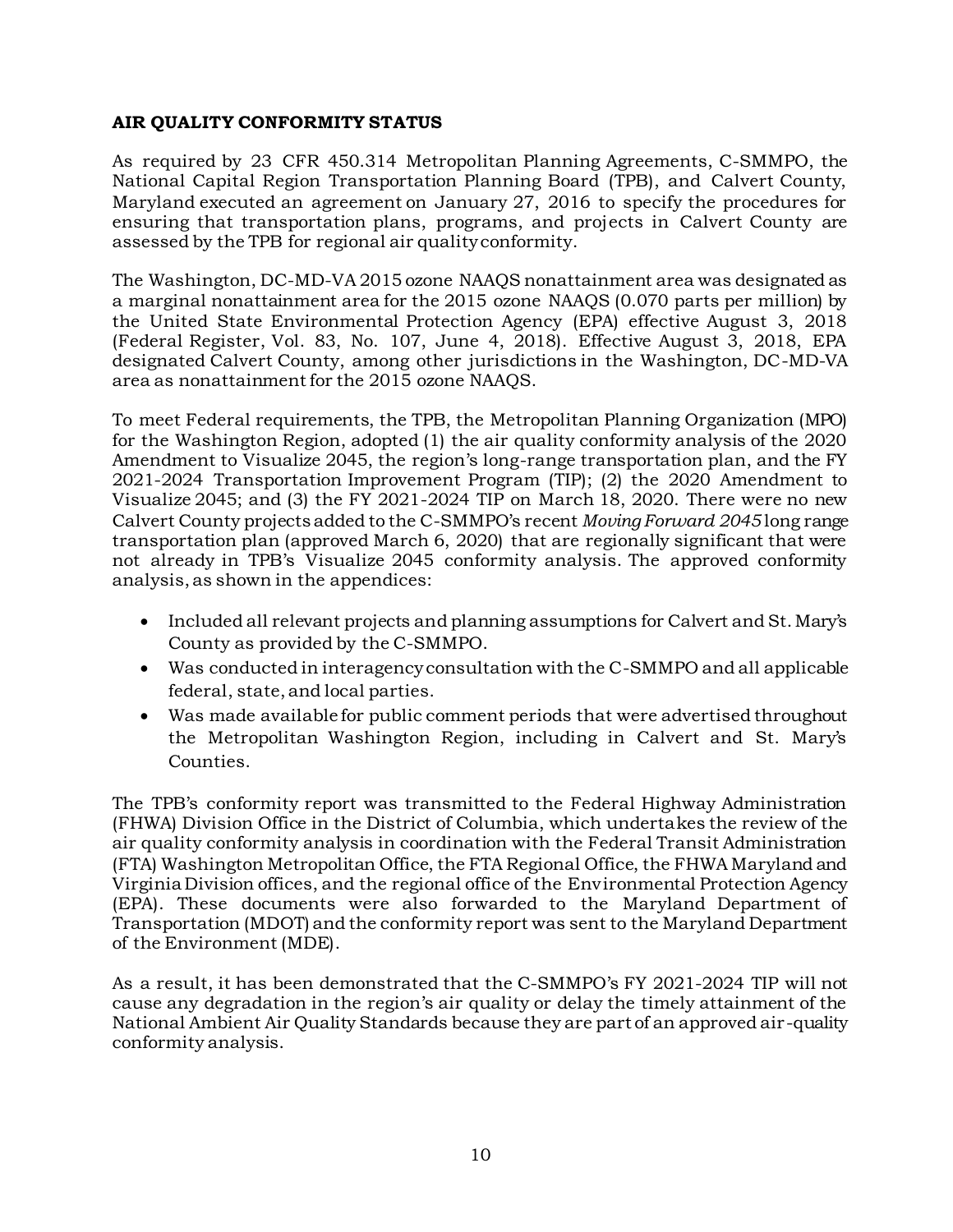A copy of the TPB's approval of Air Quality Conformity Analysis of the 2020 Amendment to Visualize 2045 and the FY 2021-2024 TIP can be found on the TPB website:

[https://www.mwcog.org/file.aspx?&A=pVQ78mQxMRL1e%2fOwU%2bIy34tDLPSaHFV](https://www.mwcog.org/file.aspx?&A=pVQ78mQxMRL1e%2fOwU%2bIy34tDLPSaHFV0%2f6ttm5Ow2j0%3d) [0%2f6ttm5Ow2j0%3d](https://www.mwcog.org/file.aspx?&A=pVQ78mQxMRL1e%2fOwU%2bIy34tDLPSaHFV0%2f6ttm5Ow2j0%3d)

The TPB's agreement with the MPO can be found on the C-SMMPO website: <http://www.calvert-stmarysmpo.com/DocumentCenter/Home/View/207>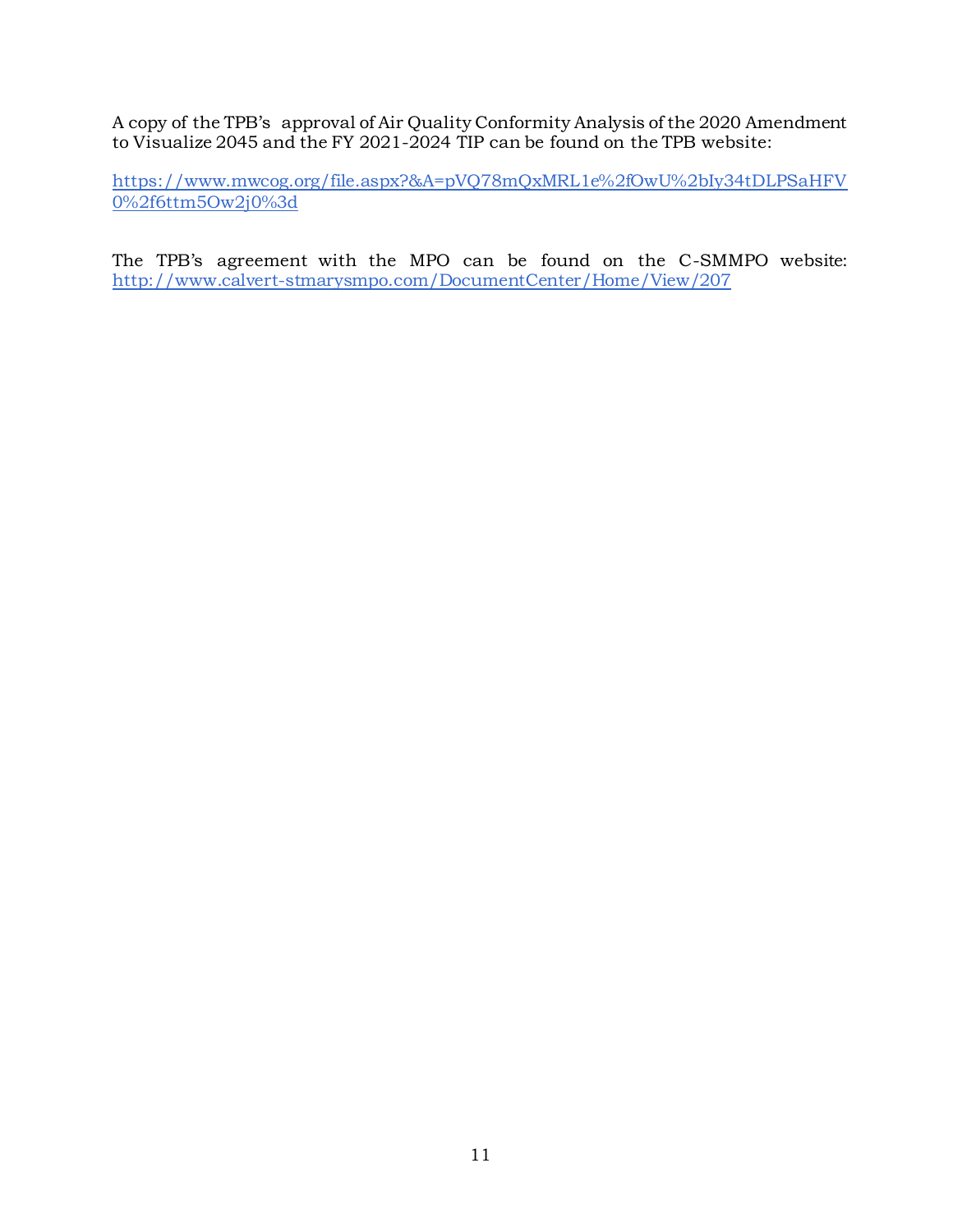# **HIGHWAY PROGRAM**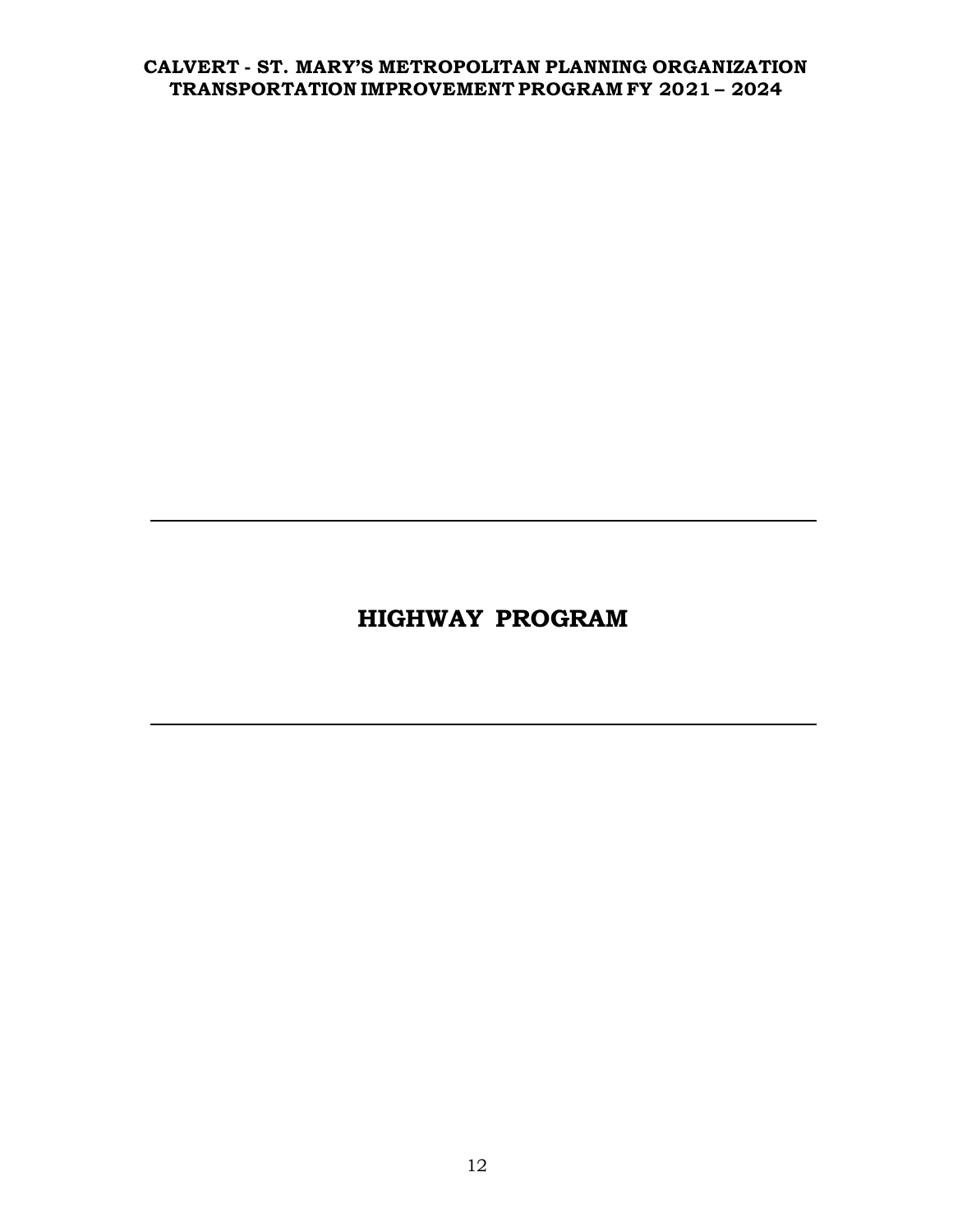<span id="page-15-0"></span>

| Project Code:                                                                           | A-2021-01          |                         | STIP#       | A-2021-01                |              |
|-----------------------------------------------------------------------------------------|--------------------|-------------------------|-------------|--------------------------|--------------|
| Project Name:                                                                           |                    | Area wide Environmental | Limits:     | Area wide                |              |
| Improvement Description: Program to provide environmental and aesthetic improvements on | MDOT/SHA highways. |                         |             |                          |              |
| Responsible Agency:                                                                     | MDOT/SHA           |                         |             |                          |              |
| Current<br>Lane:                                                                        | Type:              | Current Road            |             | Proposed<br>Lanes:       |              |
| Miles:<br>n/a                                                                           | Highway<br>System: | Primary/<br>Secondary   | Funding AP/ | NHPP/STP/T<br>HSIP/Other | Ratio: 80/20 |
| Related Projects:                                                                       |                    |                         |             |                          |              |
| Comments:                                                                               |                    |                         |             |                          |              |
|                                                                                         |                    |                         |             |                          |              |

| <b>Phase</b> | <b>FY 2021</b> | <b>FY 2022</b> | <b>FY 2023</b> | <b>FY 2024</b> | FY 2021 - 2024<br><b>TOTAL</b> |
|--------------|----------------|----------------|----------------|----------------|--------------------------------|
| <b>ENG</b>   | 290,000        | 290,000        | 290,000        | 290,000        | 1,160,000                      |
| <b>ROW</b>   | 40,000         | 40,000         | 40,000         | 40,000         | 160,000                        |
| CONSTR.      | 2,000,000      | 2,000,000      | 2,000,000      | 2,000,000      | 8,000,000                      |
| <b>TOTAL</b> | 2,330,000      | 2,330,000      | 2,330,000      | 2,580,000      | 9,320,000                      |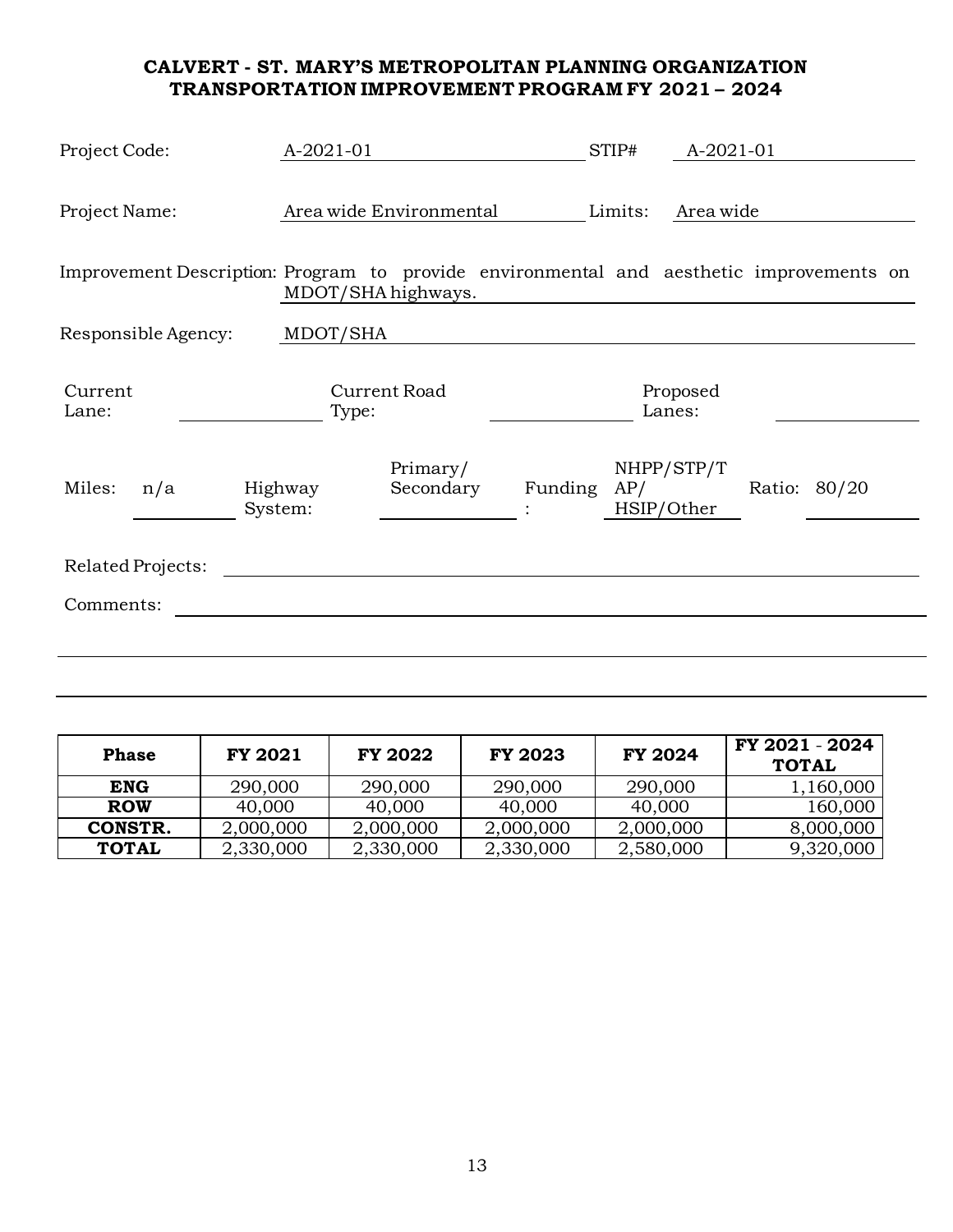<span id="page-16-0"></span>

| Project Code:                                                                                                                           | A-2021-02                                   | STIP#                             | A-2021-02                 |  |
|-----------------------------------------------------------------------------------------------------------------------------------------|---------------------------------------------|-----------------------------------|---------------------------|--|
| Project Name:                                                                                                                           | Area wide Safety and Spot<br>Improvements   | Limits:                           | Area wide                 |  |
| Improvement Description: Program to provide localized improvements to address safety and /or<br>operational issues on MDOT SHA highways |                                             |                                   |                           |  |
| Responsible Agency:                                                                                                                     | SHA/MDOT                                    |                                   |                           |  |
| Current<br>n/a<br>Lanes:                                                                                                                | Current Road<br>Type:                       | n/a                               | Proposed<br>n/a<br>Lanes: |  |
| Miles:<br>n/a                                                                                                                           | Primary/<br>Secondary<br>Highway<br>System: | Funding /STP/HSIP/O Ratio<br>ther | NHPP/CMAQ<br>80/20        |  |
| Related Projects:                                                                                                                       |                                             |                                   |                           |  |
| Comments:                                                                                                                               |                                             |                                   |                           |  |
|                                                                                                                                         |                                             |                                   |                           |  |

| <b>Phase</b> | <b>FY 2021</b> | <b>FY 2022</b> | <b>FY 2023</b> | <b>FY 2024</b> | FY 2021 - 2024<br><b>TOTAL</b> |
|--------------|----------------|----------------|----------------|----------------|--------------------------------|
| <b>ENG</b>   | 600,000        | 600,000        | 600,000        | 600,000        | 2,400,000                      |
| <b>ROW</b>   | 100,000        | 100,000        | 100,000        | 100,000        | 400,000                        |
| CONSTR.      | 4,000,000      | 2,000,000      | 2,000,000      | 2,000,000      | 10,000,000                     |
| <b>TOTAL</b> | 4,700,000      | 2,700,000      | 2,700,000      | 2,700,000      | 12,800,000                     |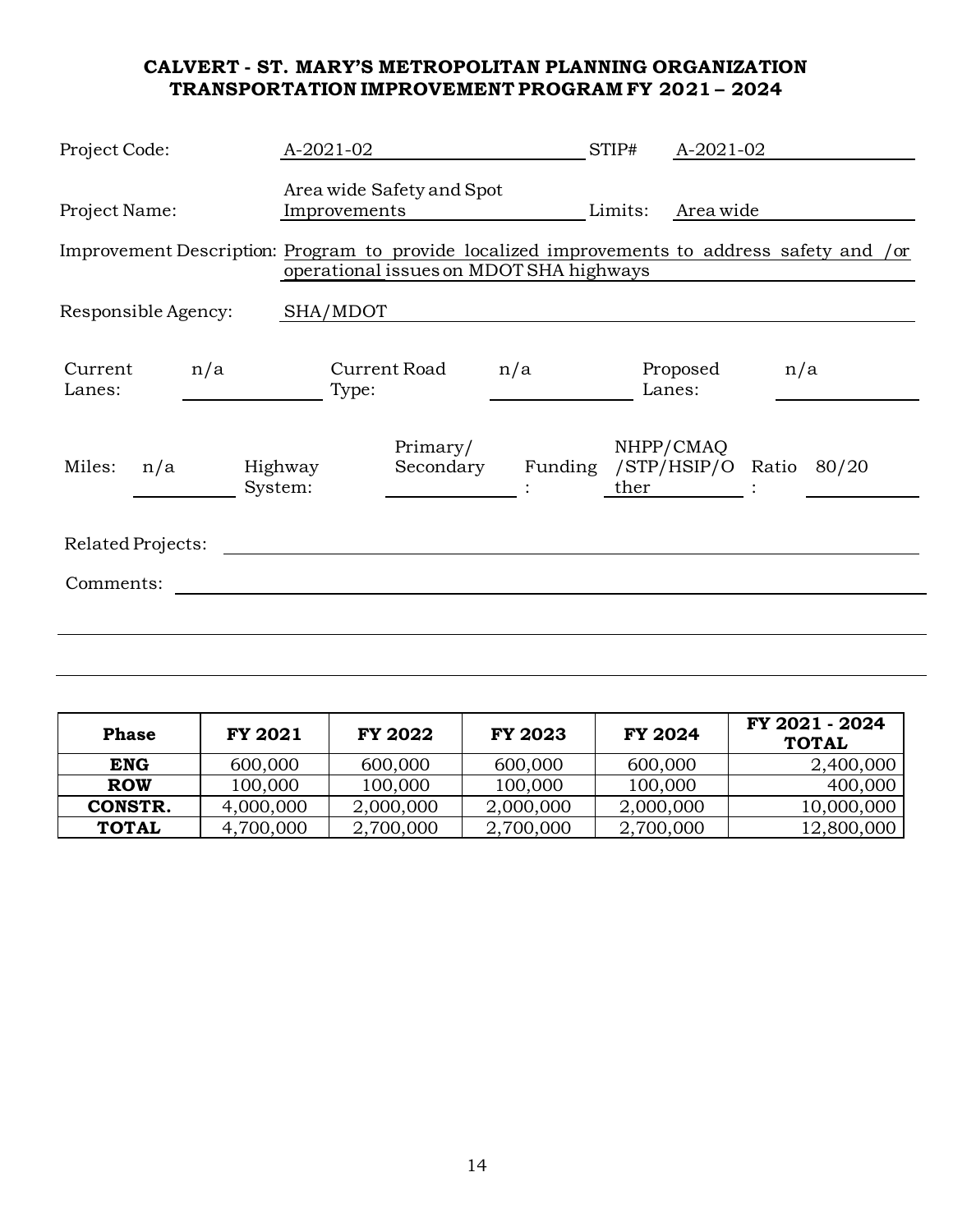<span id="page-17-0"></span>

| Project Code:                                                                                        | A-2021-03          |                           |         | STIP#     | A-2021-03          |              |  |
|------------------------------------------------------------------------------------------------------|--------------------|---------------------------|---------|-----------|--------------------|--------------|--|
| Project Name:                                                                                        | Rehabilitation     | Area wide Resurfacing and |         | Limits:   | Area wide          |              |  |
| Improvement Description: Program to provide periodic resurfacing and upgrading of auxiliary features |                    | on MDOT/SHA highways.     |         |           |                    |              |  |
| Responsible Agency:                                                                                  | SHA/MDOT           |                           |         |           |                    |              |  |
| Current<br>n/a<br>Lanes:                                                                             | Type:              | Current Road              | n/a     |           | Proposed<br>Lanes: | n/a          |  |
| Miles:<br>n/a                                                                                        | Highway<br>System: | Primary/<br>Secondary     | Funding | SIP/Other | NHPP/STP/H         | Ratio: 80/20 |  |
| Related Projects:                                                                                    |                    |                           |         |           |                    |              |  |
| Comments:                                                                                            |                    |                           |         |           |                    |              |  |
|                                                                                                      |                    |                           |         |           |                    |              |  |

| <b>Phase</b> | <b>FY 2021</b> | <b>FY 2022</b> | <b>FY 2023</b> | <b>FY 2024</b> | FY 2021-2024<br><b>TOTAL</b> |
|--------------|----------------|----------------|----------------|----------------|------------------------------|
| <b>ENG</b>   | 500,000        | 500,000        | 500,000        | 500,000        | 2,000,000                    |
| <b>ROW</b>   | 100,000        | 100,000        | 100,000        | 100,000        | 400,000                      |
| CONSTR.      | 8,000,000      | 8,000,000      | 8,000,000      | 8,000,000      | 32,000,000                   |
| <b>TOTAL</b> | 8,600,000      | 8,600,000      | 8,600,000      | 8,600,000      | 34,400,000                   |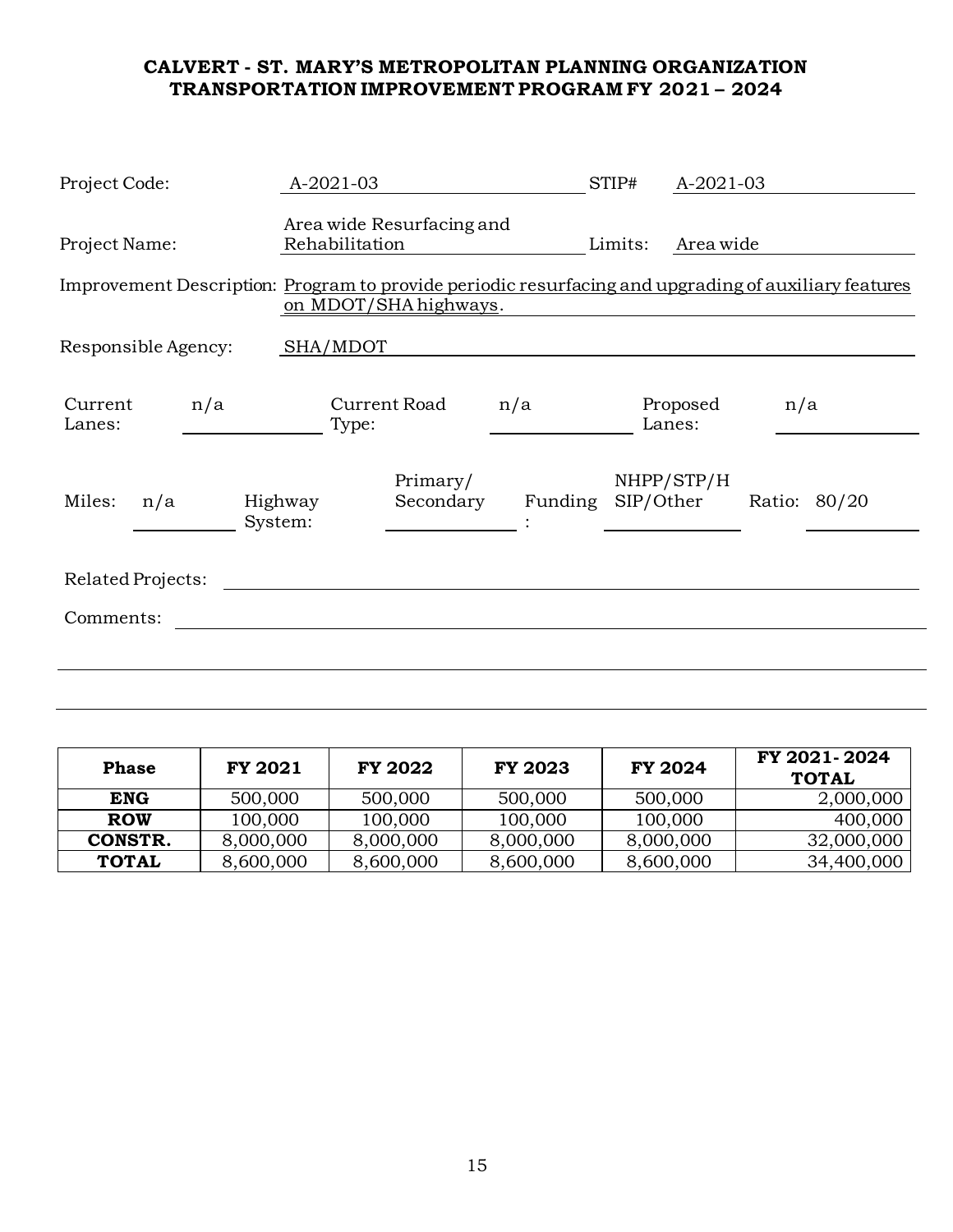<span id="page-18-0"></span>

| Project Code:       |                    | $A-2021-4$                                                                                                       |              | STIP#              | A-2021-04 |              |
|---------------------|--------------------|------------------------------------------------------------------------------------------------------------------|--------------|--------------------|-----------|--------------|
| Project Name:       |                    | Area wide Bridge Replacement and<br>Rehabilitation                                                               |              | Limits:            | Area wide |              |
|                     |                    | Improvement Description: Program to provide major upgrade and maintenance of structures on<br>MDOT/SHA highways. |              |                    |           |              |
| Responsible Agency: |                    | SHA/MDOT                                                                                                         |              |                    |           |              |
| Current<br>Lanes:   | n/a                | Current Road<br>Type:                                                                                            | n/a          | Proposed<br>Lanes: | n/a       |              |
| Miles:<br>n/a       | Highway<br>System: | Primary/<br>Secondary                                                                                            | Funding ther | NHPP/STP/O         |           | Ratio: 80/20 |
| Related Projects:   |                    |                                                                                                                  |              |                    |           |              |
| Comments:           |                    |                                                                                                                  |              |                    |           |              |
|                     |                    |                                                                                                                  |              |                    |           |              |
|                     |                    |                                                                                                                  |              |                    |           |              |

| <b>Phase</b> | <b>FY 2021</b> | <b>FY 2022</b> | <b>FY 2023</b> | <b>FY 2024</b> | FY 2021 - 2024<br><b>TOTAL</b> |
|--------------|----------------|----------------|----------------|----------------|--------------------------------|
| ENG          | 820,000        | 820,000        | 820,000        | 820,000        | 3,280,000                      |
| <b>ROW</b>   | 100,000        | 100,000        | 100,000        | 100,000        | 400,000                        |
| CONSTR.      | 4,000,000      | 4,000,000      | 4,000,000      | 4,000,000      | 16,000,000                     |
| <b>TOTAL</b> | 4,920,000      | 4,920,000      | 4,920,000      | 4,920,000      | 19,680,000                     |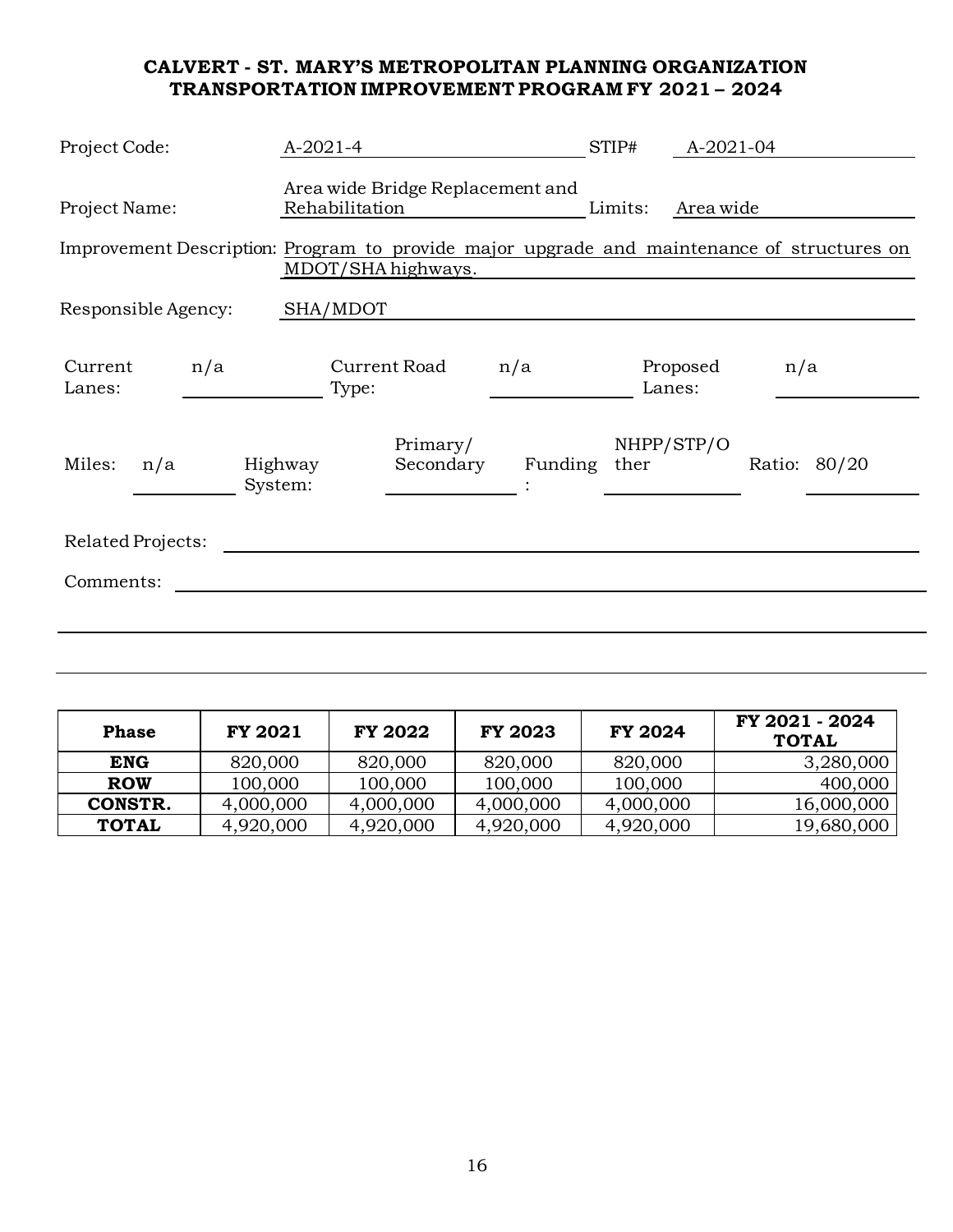<span id="page-19-0"></span>

| Project Code:            | A-2021-05          |                                                                                                                          |         | STIP#              | A-2021-05 |              |  |
|--------------------------|--------------------|--------------------------------------------------------------------------------------------------------------------------|---------|--------------------|-----------|--------------|--|
| Project Name:            |                    | Area wide Urban Reconstruction                                                                                           |         | Limits:            | Area wide |              |  |
| Improvement Description: |                    | Program to provide roadway rehabilitation and streetscape improvements<br>on MDOT/SHA highways in towns and urban areas. |         |                    |           |              |  |
| Responsible Agency:      | SHA/MDOT           |                                                                                                                          |         |                    |           |              |  |
| Current<br>n/a<br>Lanes: | Type:              | Current Road                                                                                                             | n/a     | Lanes:             | Proposed  | n/a          |  |
| Miles:<br>n/a            | Highway<br>System: | Primary/<br>Secondary                                                                                                    | Funding | NHPP/STP/<br>Other |           | Ratio: 80/20 |  |
| Related Projects:        |                    |                                                                                                                          |         |                    |           |              |  |
| Comments:                |                    |                                                                                                                          |         |                    |           |              |  |
|                          |                    |                                                                                                                          |         |                    |           |              |  |

| <b>Phase</b>   | FY 2021   | FY 2022   | <b>FY 2023</b> | <b>FY 2024</b> | FY 2021 - 2024<br><b>TOTAL</b> |
|----------------|-----------|-----------|----------------|----------------|--------------------------------|
| <b>ENG</b>     | 540,000   | 540,000   | 540,000        | 540,000        | 2,160,000                      |
| <b>ROW</b>     | 40,000    | 40,000    | 40,000         | 40,000         | 160,000                        |
| <b>CONSTR.</b> | 1,000,000 | 1,000,000 | 1,000,000      | 1,000,000      | 4,000,000                      |
| <b>TOTAL</b>   | 1,580,000 | 1,580,000 | 1,580,000      | 1,580,000      | 6,320,000                      |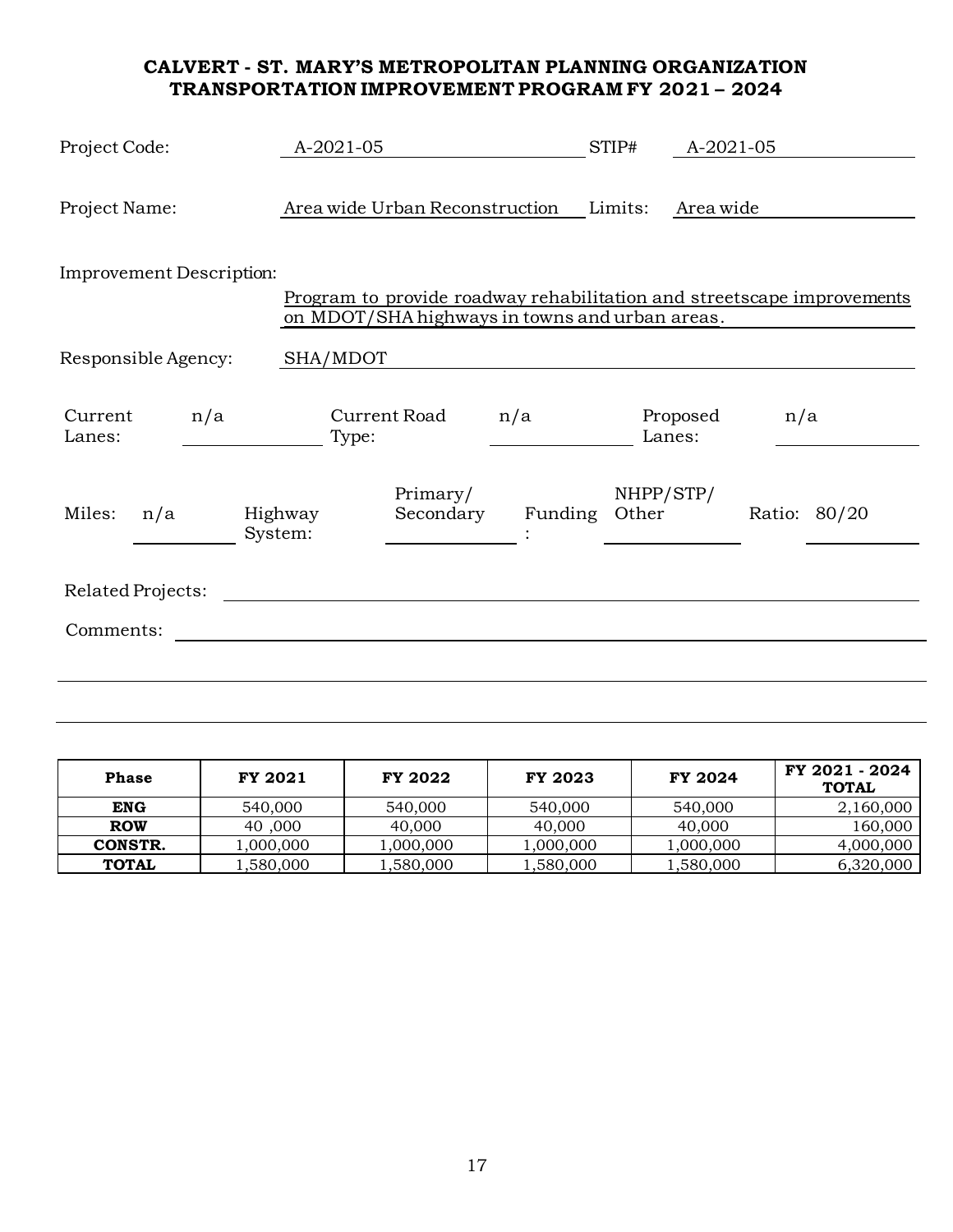<span id="page-20-0"></span>

| Project Code:            | A-2021-06          |                                                                         |                   | STIP#      | A-2021-06 |              |  |
|--------------------------|--------------------|-------------------------------------------------------------------------|-------------------|------------|-----------|--------------|--|
| Project Name:            |                    | Area wide Congestion Management Limits:                                 |                   |            | Area wide |              |  |
| Improvement Description: |                    |                                                                         |                   |            |           |              |  |
|                          | highways.          | Program to provide traffic control, management, and monitoring on State |                   |            |           |              |  |
| Responsible Agency:      | SHA/MDOT           |                                                                         |                   |            |           |              |  |
| Current<br>n/a<br>Lanes: | Type:              | Current Road                                                            | n/a               | Lanes:     | Proposed  | n/a          |  |
| Miles:<br>n/a            | Highway<br>System: | Primary/<br>Secondary                                                   | Funding MAQ/Other | NHPP/STP/C |           | Ratio: 80/20 |  |
| Related Projects:        |                    |                                                                         |                   |            |           |              |  |
| Comments:                |                    |                                                                         |                   |            |           |              |  |
|                          |                    |                                                                         |                   |            |           |              |  |

| <b>Phase</b> | <b>FY 2021</b> | <b>FY 2022</b> | <b>FY 2023</b> | <b>FY 2024</b> | FY 2021 - 2024<br><b>TOTAL</b> |
|--------------|----------------|----------------|----------------|----------------|--------------------------------|
| <b>ENG</b>   | 540,000        | 540,000        | 540,000        | 540,000        | 2,160,000                      |
| <b>ROW</b>   | 40,000         | 40,000         | 40,000         | 40,000         | 160,000                        |
| CONSTR.      | 1,000,000      | 1,000,000      | 1,000,000      | 1,000,000      | 4,000,000                      |
| <b>TOTAL</b> | .580,000       | 1,580,000      | 1,580,000      | 1,580,000      | 6,320,000                      |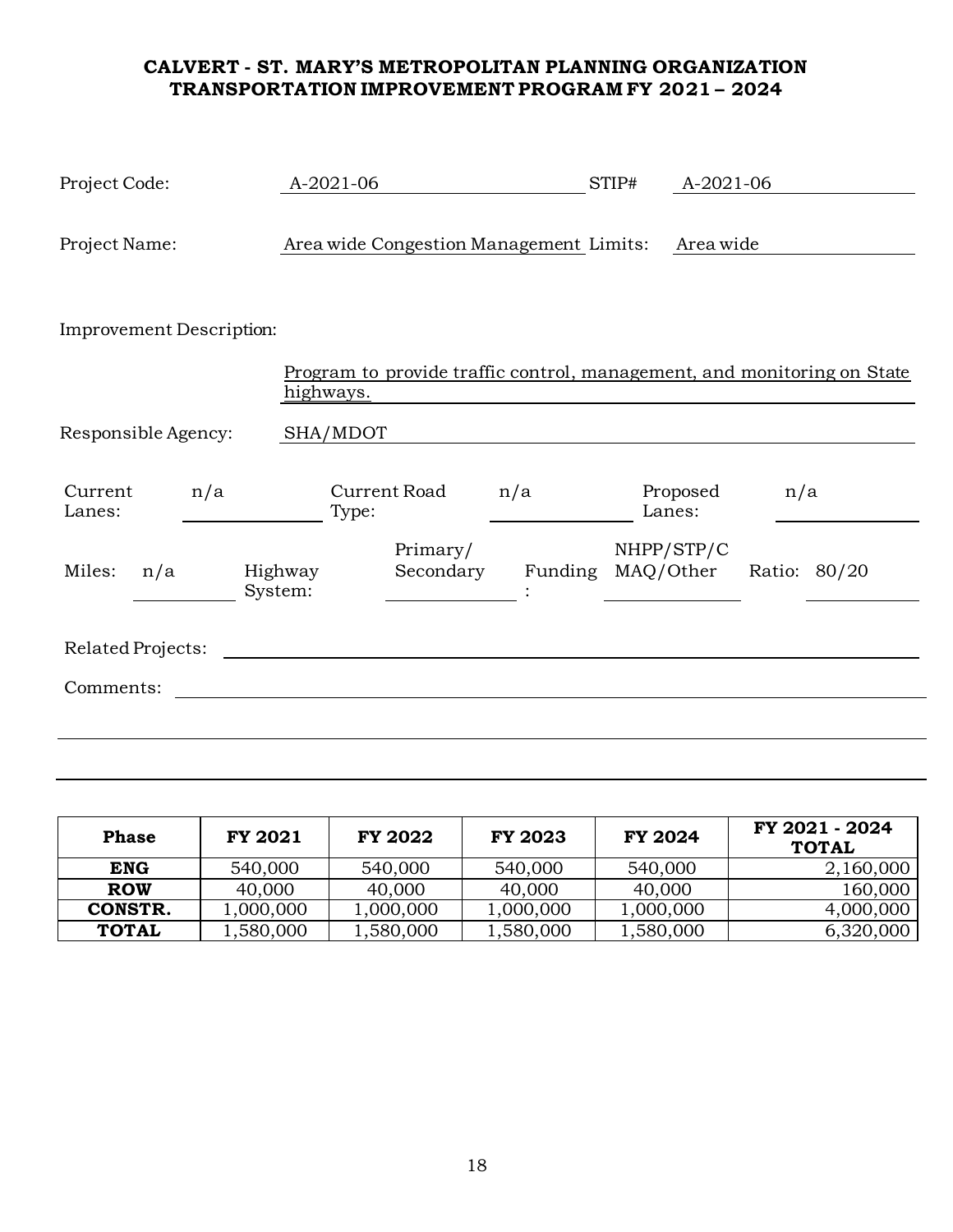<span id="page-21-0"></span>

| Project Code:                     | SM3511                                                                                                                                                             | STIP#                 | S-2018-07                                                                                                                                                                                                                   |
|-----------------------------------|--------------------------------------------------------------------------------------------------------------------------------------------------------------------|-----------------------|-----------------------------------------------------------------------------------------------------------------------------------------------------------------------------------------------------------------------------|
| Project Name:                     | MD 4, Solomons Island Road                                                                                                                                         | Limits:               | MD 4 between MD 2 and<br>MD 235                                                                                                                                                                                             |
| Improvement Description:          | parallel trail system will accommodate bicycles and pedestrians.                                                                                                   |                       | Study to upgrade MD 4 between MD 2 and MD 235, including the Thomas<br>Johnson Bridge and MD 235 Intersection (2.91 miles). Sidewalks will be<br>provided where appropriate for pedestrians. Shoulders, wide curb lanes and |
| Responsible Agency:               | SHA/MDOT                                                                                                                                                           |                       |                                                                                                                                                                                                                             |
| Current<br>n/a<br>Lanes:          | Current Road<br>Type:                                                                                                                                              | Lanes:<br>n/a         | Proposed<br>n/a                                                                                                                                                                                                             |
| Miles:<br>2.91<br>miles           | Primary/<br>Secondary<br>Highway<br>System:                                                                                                                        | Funding<br><b>STP</b> | Ratio: 80/20                                                                                                                                                                                                                |
| Related Projects                  |                                                                                                                                                                    |                       |                                                                                                                                                                                                                             |
| Comments<br>will be included here | This project is not currently funded for FY21-24. MDOT SHA has previously<br>programmed \$5,854,000 in fiscal years prior to FY21.As funding becomes available, it |                       |                                                                                                                                                                                                                             |
|                                   |                                                                                                                                                                    |                       |                                                                                                                                                                                                                             |

| <b>Phase</b>   | FY 2021 | <b>FY 2022</b> | <b>FY 2023</b> | <b>FY 2024</b> | FY 2021 - 2024<br><b>TOTAL</b> |
|----------------|---------|----------------|----------------|----------------|--------------------------------|
| <b>ENG</b>     |         |                |                |                |                                |
| <b>ROW</b>     |         |                |                |                |                                |
| <b>CONSTR.</b> |         |                |                |                |                                |
| <b>TOTAL</b>   |         |                |                |                |                                |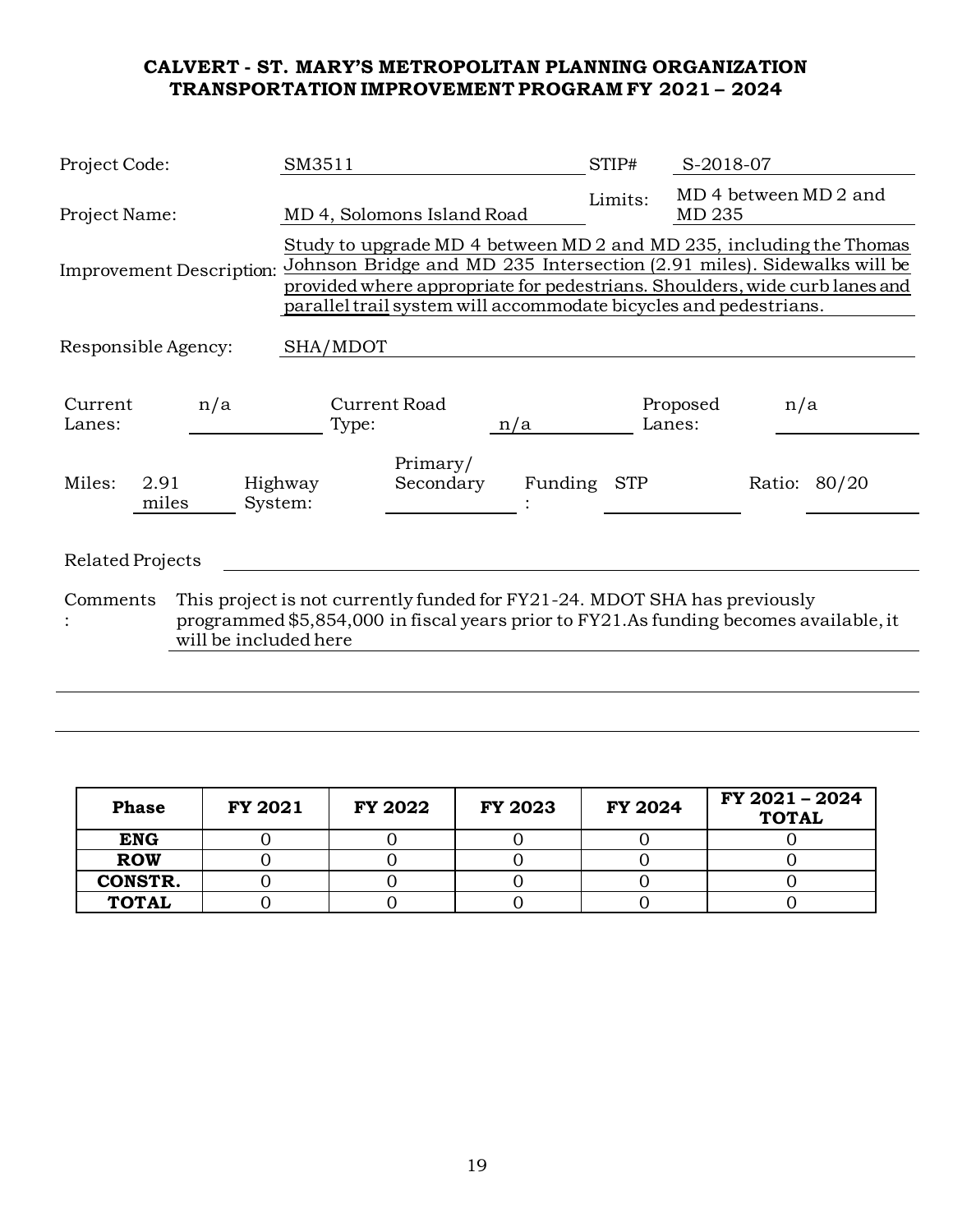<span id="page-22-0"></span>

| Project Code:                                                                                                  |                    | SM2101                                           |                | STIP#          | S-2018-08                   |                         |
|----------------------------------------------------------------------------------------------------------------|--------------------|--------------------------------------------------|----------------|----------------|-----------------------------|-------------------------|
| Project Name:<br>Improvement Description: Design of intersection, bridge, and drainage improvements along MD 5 |                    | MD 5 Great Mills Study<br>from MD 246 to MD 471. |                | Limits:        | 471                         | MD 5 from MD 246 to MD  |
| Responsible Agency:                                                                                            |                    | SHA/MDOT                                         |                |                |                             |                         |
| Current<br>Lanes:<br>Miles:                                                                                    | Highway<br>System: | Current Road<br>Type:<br>Primary/<br>Secondary   |                | Funding:       | Proposed<br>Lanes:<br>State | Ratio: 100              |
| <b>Related Projects:</b>                                                                                       |                    |                                                  |                |                |                             |                         |
| Comments MDOT/SHA has previously programmed 4,909,000 in PP/PE/RW costs. Estimated                             |                    |                                                  |                |                |                             |                         |
| unfunded CO costs total 23,000,000. The total estimated cost of the project is approximately                   |                    |                                                  |                |                |                             |                         |
| 33,000,000                                                                                                     |                    |                                                  |                |                |                             |                         |
| <b>Phase</b>                                                                                                   | <b>FY 2021</b>     | <b>FY 2022</b>                                   | <b>FY 2023</b> | <b>FY 2024</b> |                             | FY 2021 - 2024<br>TOTAL |

| <b>Phase</b> | FY 2021  | FY 2022 | <b>FY 2023</b> | <b>FY 2024</b> | FY 2021 - 2024<br><b>TOTAL</b> |
|--------------|----------|---------|----------------|----------------|--------------------------------|
| <b>ENG</b>   | 661,000  |         |                |                | 661,000                        |
| <b>ROW</b>   | 859,000  | 999,000 | 999,000        | 1,464,000      | 4,321,000                      |
| CONSTR.      |          |         |                |                |                                |
| <b>TOTAL</b> | ,520,000 | 999,000 | 999,000        | 1,464,000      | 4,982,000                      |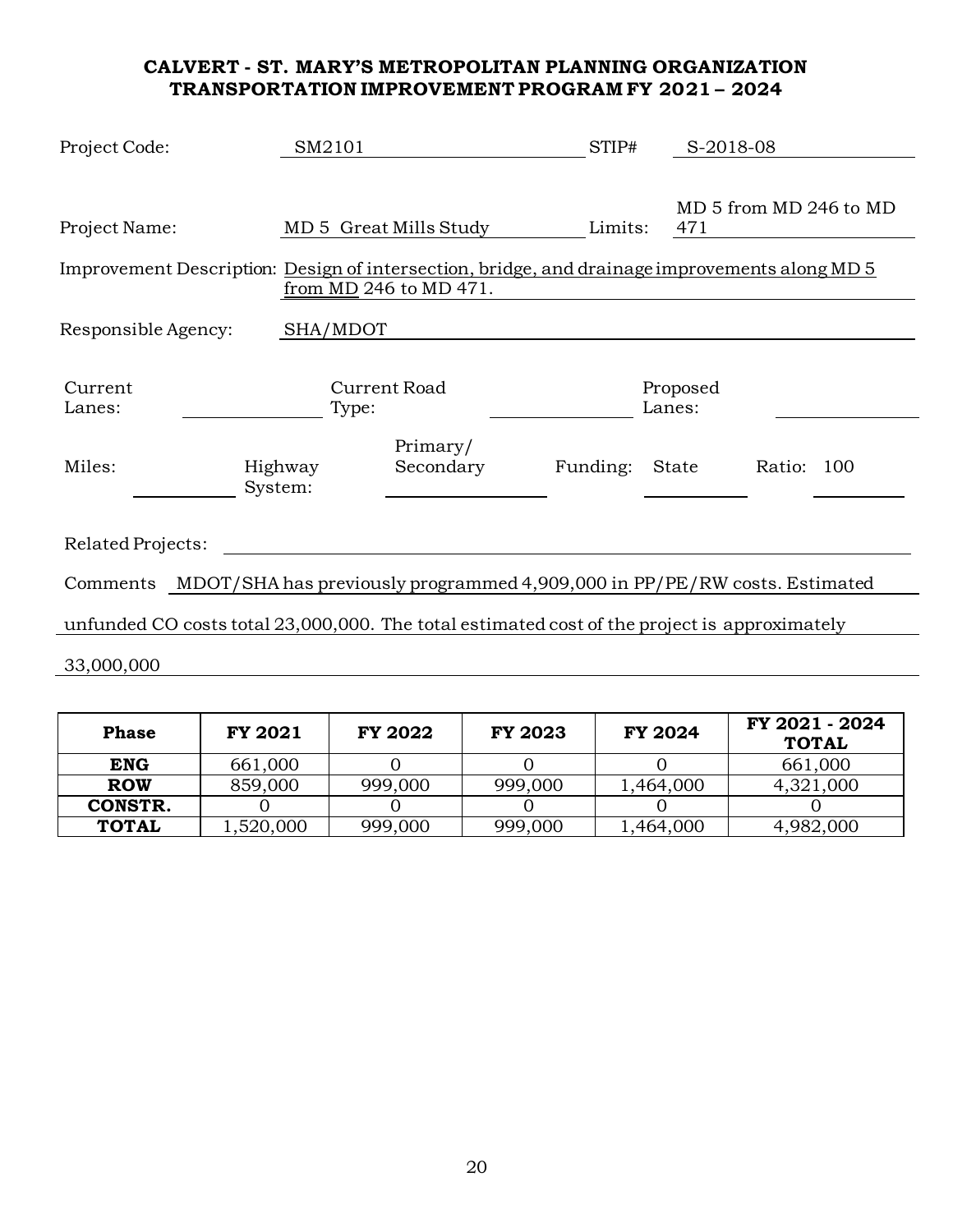# **TRANSIT PROGRAM**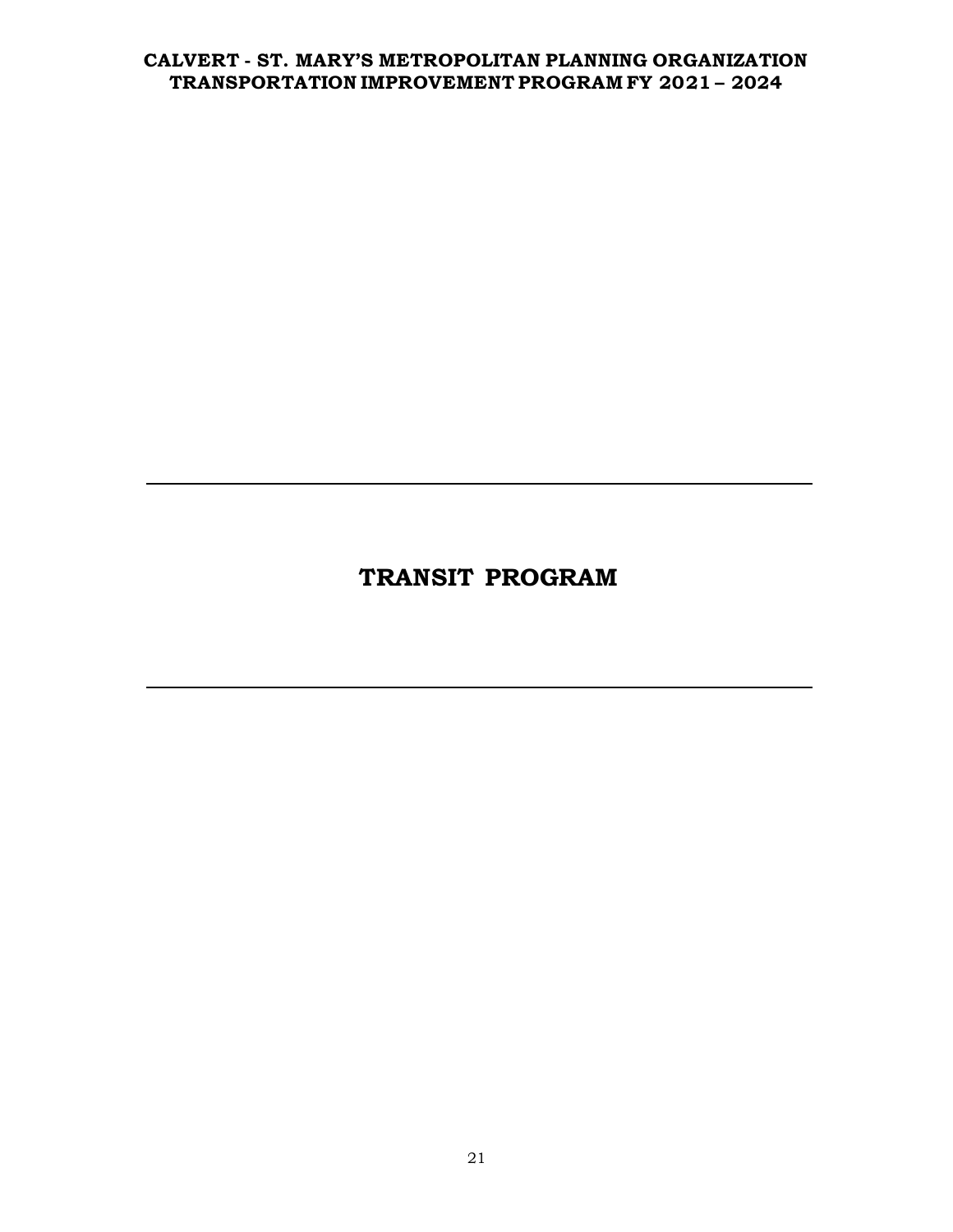### **CAPITAL**

<span id="page-24-0"></span>

| Project Code:                      |                                                                                                                                                                                                                                                                   |                          |               |                                                    | STIP#         | $C-2018-10$                                            |                                   |  |  |
|------------------------------------|-------------------------------------------------------------------------------------------------------------------------------------------------------------------------------------------------------------------------------------------------------------------|--------------------------|---------------|----------------------------------------------------|---------------|--------------------------------------------------------|-----------------------------------|--|--|
|                                    |                                                                                                                                                                                                                                                                   |                          |               |                                                    |               |                                                        |                                   |  |  |
| Project Name:                      |                                                                                                                                                                                                                                                                   |                          |               | Small Urban Transit System (Calvert County Transit |               |                                                        |                                   |  |  |
| Improvement<br>Description:        | Capital Assistance for Transit Services provided by Calvert County                                                                                                                                                                                                |                          |               |                                                    |               |                                                        |                                   |  |  |
|                                    |                                                                                                                                                                                                                                                                   |                          |               |                                                    |               |                                                        |                                   |  |  |
| Responsible Agency: Administration |                                                                                                                                                                                                                                                                   |                          |               |                                                    |               | Maryland Department of Transportation/Maryland Transit |                                   |  |  |
| Funding:                           | Various<br>Ratio:<br>80% Federal<br>10% State<br>10% Local                                                                                                                                                                                                        |                          |               |                                                    |               |                                                        |                                   |  |  |
| Comments/<br>MPO App.              | Capital Assistance will enable Calvert County to continue to operate<br>public transit service. The following projects will be funded;<br>Dispatching Software, Bus Radios, Fare boxes, Small Bus Expansion,<br>Small Bus Replacement and Preventive Maintenance. |                          |               |                                                    |               |                                                        |                                   |  |  |
|                                    |                                                                                                                                                                                                                                                                   |                          |               |                                                    |               |                                                        |                                   |  |  |
| Project                            |                                                                                                                                                                                                                                                                   | Funding<br><b>Source</b> | <b>FY2021</b> | <b>FY2022</b>                                      | <b>FY2023</b> | <b>FY2024</b>                                          | FY 2021 -<br>2024<br><b>TOTAL</b> |  |  |
|                                    |                                                                                                                                                                                                                                                                   | Federal                  | \$98,400      | \$109,248                                          | \$109,248     | \$109,248                                              | \$426,144                         |  |  |
| Section 5311                       |                                                                                                                                                                                                                                                                   | <b>State</b>             | 11,850        | 13,656                                             | 13,656        | 13,656                                                 | 52,818                            |  |  |
|                                    |                                                                                                                                                                                                                                                                   | Local                    | 11,850        | 13,656                                             | 13,656        | 13,656                                                 | 52,818                            |  |  |
|                                    |                                                                                                                                                                                                                                                                   |                          |               |                                                    |               |                                                        |                                   |  |  |
|                                    |                                                                                                                                                                                                                                                                   | Federal                  | \$25,200      | \$29,040                                           | \$29,040      | \$29,040                                               | \$112,320                         |  |  |
| <b>Section 5307</b>                |                                                                                                                                                                                                                                                                   | <b>State</b>             | 3,150         | 3,630                                              | 3,630         | 3,630                                                  | 14,040                            |  |  |
|                                    |                                                                                                                                                                                                                                                                   | Local                    | 3,150         | 3,630                                              | 3,630         | 3,630                                                  |                                   |  |  |
|                                    |                                                                                                                                                                                                                                                                   |                          |               |                                                    |               |                                                        | 14,040                            |  |  |
|                                    |                                                                                                                                                                                                                                                                   | Federal                  | \$105,691     | \$53,048                                           | \$53,048      | \$53,048                                               | \$264,835                         |  |  |
| Section 5339                       |                                                                                                                                                                                                                                                                   | <b>State</b>             | 13,212        | 6,631                                              | 6,631         | 6,631                                                  | 33,105                            |  |  |
|                                    |                                                                                                                                                                                                                                                                   | Local                    | 13,212        | 6,631                                              | 6,631         | 6,631                                                  | 33,105                            |  |  |

| Total. | 285.715 | 170<br>239, | 170<br>239,1 | 170<br>239, | റവ<br>1,003,225 |
|--------|---------|-------------|--------------|-------------|-----------------|
|        |         |             |              |             |                 |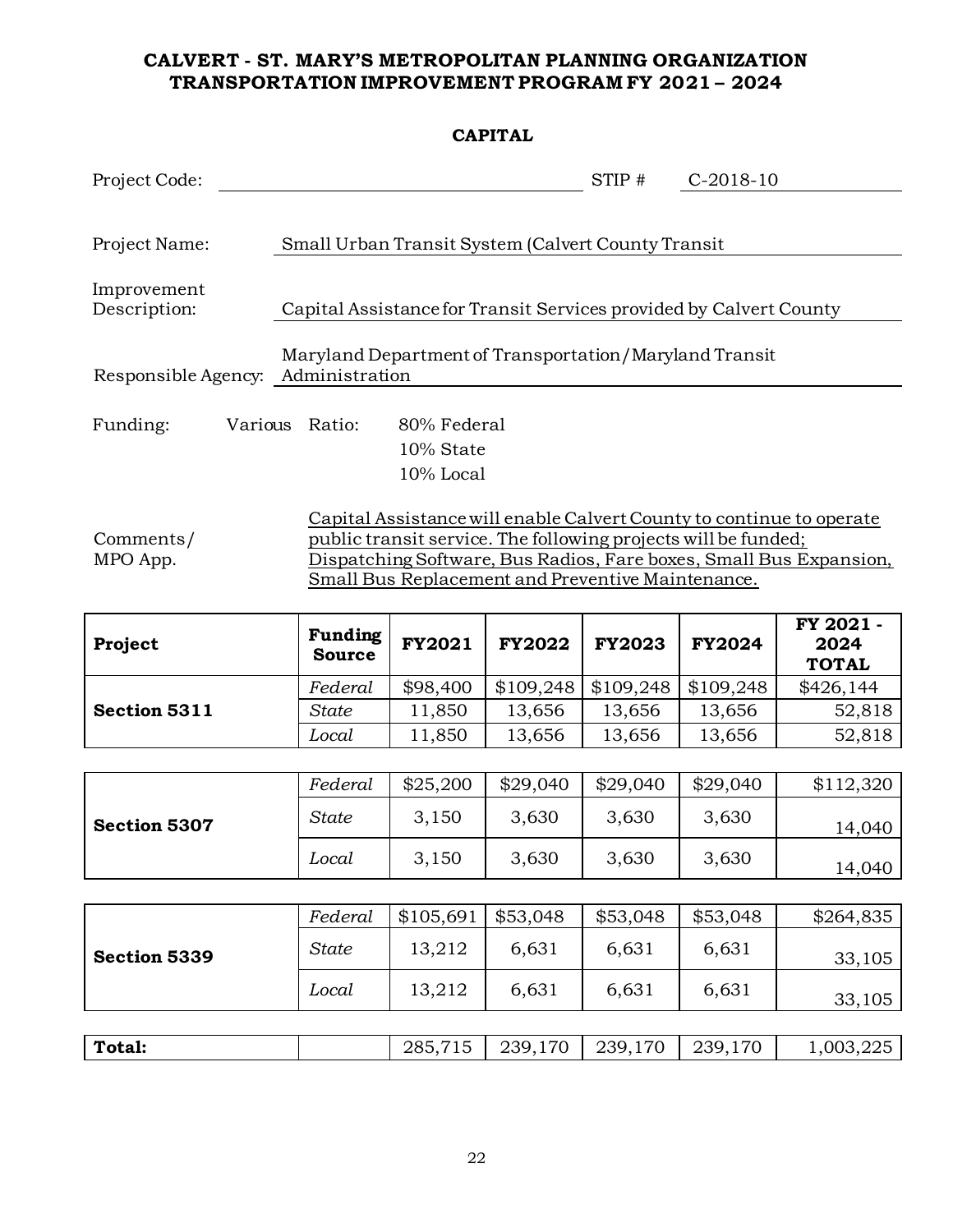### <span id="page-25-0"></span>**OPERATING**

| Project Code:               | STIP #<br>$C-2018-11$                                                    |
|-----------------------------|--------------------------------------------------------------------------|
|                             |                                                                          |
|                             |                                                                          |
| Project Name:               | Rural Urban Transit System (Calvert County Transit)                      |
|                             |                                                                          |
| Improvement<br>Description: | Operating Assistance for Transit Services provided by Calvert County     |
|                             |                                                                          |
| Responsible Agency:         | Maryland Department of Transportation/Maryland Transit<br>Administration |
|                             |                                                                          |
| Funding:                    | Various Ratio:<br>Variable (50% Federal)                                 |
| Comments/                   | Operating Assistance will enable Calvert County to continue to           |
| MPO App.                    | operate public transit service.                                          |
|                             |                                                                          |

| Project      | <b>Funding</b><br><b>Source</b> | <b>FY2021</b> | <b>FY2012</b> | <b>FY2023</b> | <b>FY2024</b> | FY 2021 -<br>2024<br><b>TOTAL</b> |
|--------------|---------------------------------|---------------|---------------|---------------|---------------|-----------------------------------|
|              | Federal                         | 262,279       | 262,279       | 262,279       | 262,279       | 1,049,116                         |
| Section 5311 | State                           | 13,203        | 13,203        | 13,203        | 13,203        | 52,812                            |
|              | Local                           | 249,076       | 249.076       | 249,076       | 249,076       | 996,304                           |

| <b>Section 5307</b> | Federal | 69,720 | 69,720 | 69,720 | 69,720 | 278,880 |
|---------------------|---------|--------|--------|--------|--------|---------|
|                     | State   | 3,510  | 3,510  | 3,510  | 3,510  | 14,040  |
|                     | Local   | 66,210 | 66,210 | 66,210 | 66,210 | 264,840 |

| Total: |  |  | $663,998   663,998   663,998   663,998   2,655,992$ |
|--------|--|--|-----------------------------------------------------|
|        |  |  |                                                     |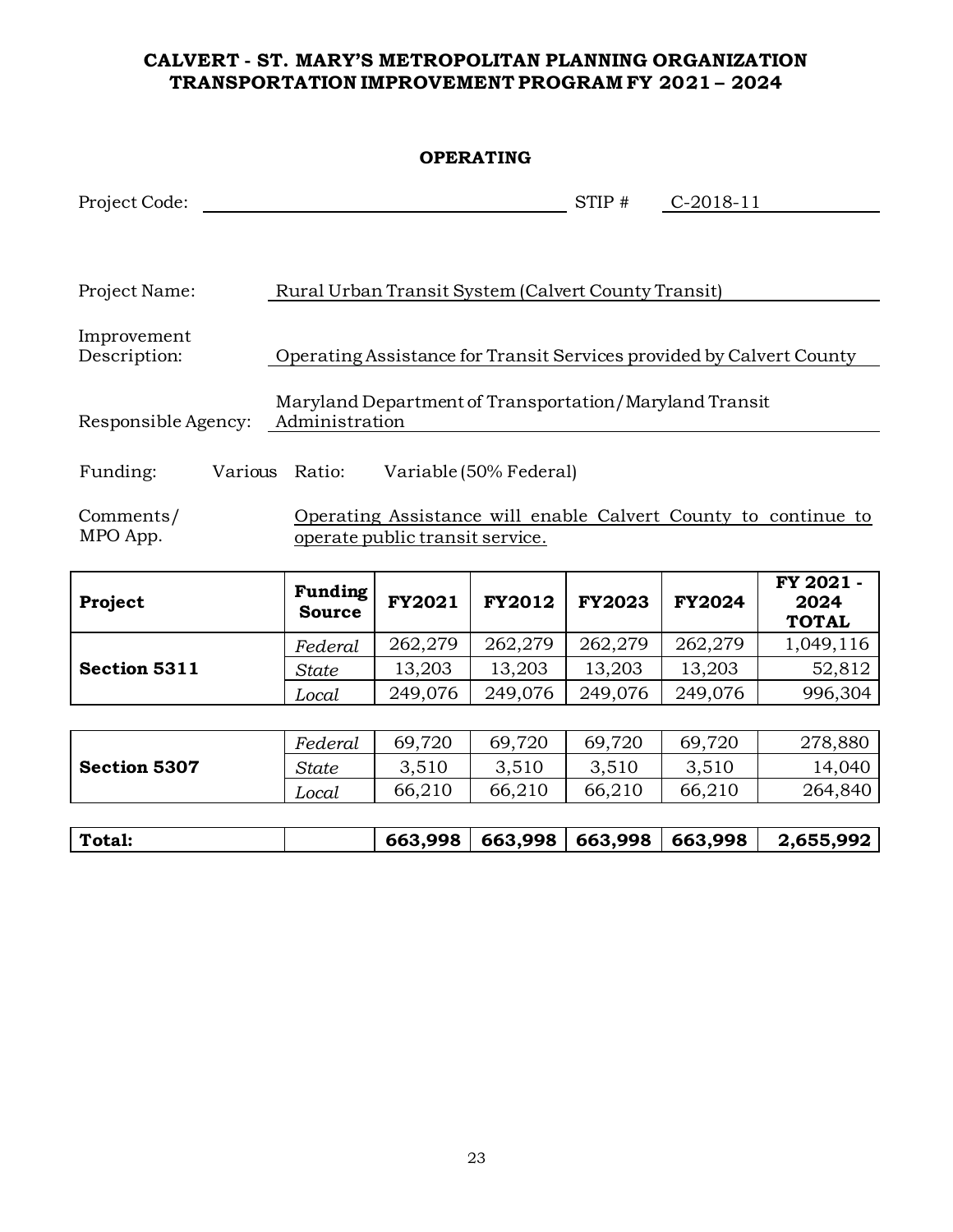<span id="page-26-0"></span>

|                             |                | <b>CAPITAL</b>                                                        |
|-----------------------------|----------------|-----------------------------------------------------------------------|
| Project Code:               |                | STIP #<br>S-2018-12                                                   |
| Project Name:               |                | Small Urban Transit System (St. Mary's County Transit)                |
| Improvement<br>Description: |                | Capital Assistance for Transit Services provided by St. Mary's County |
| Responsible Agency:         | Administration | Maryland Department of Transportation/Maryland Transit                |
| Funding:<br>Various         | Ratio:         | 80% Federal<br>10% State<br>10% Local                                 |
|                             |                |                                                                       |

Comments/ MPO App. Capital Assistance will enable St. Mary's to continue to operate public transit service. The following projects will be funded: Preventive Maintenance and Heavy Duty Bus Replacements.

| Project      | <b>Funding</b><br><b>Source</b> | <b>FY2021</b> | <b>FY2022</b> | <b>FY2023</b> | <b>FY2024</b> | FY 2021 -<br>2024<br><b>TOTAL</b> |
|--------------|---------------------------------|---------------|---------------|---------------|---------------|-----------------------------------|
|              | Federal                         | 186,567       | 166,567       | 166,567       | 166,567       | 686,661                           |
| Section 5311 | <b>State</b>                    | 23,370        | 20,822        | 20,822        | 20,822        | 85,836                            |
|              | Local                           | 23,370        | 20,822        | 20,822        | 20,822        | 85,836                            |
|              |                                 |               |               |               |               |                                   |
|              | Federal                         | 269,040       | 239,695       | 239,695       | 239,695       | 988,125                           |

|                     | Federal      | 269,040 | 239,695 | 239,695 | 239,695 | 988,125 |
|---------------------|--------------|---------|---------|---------|---------|---------|
| <b>Section 5307</b> | <b>State</b> | 11,061  | 29,963  | 29,963  | 29,963  | 100,950 |
|                     | Local        | 7,375   | 29,963  | 29,963  | 29,963  | 97,264  |

| Total:              |         | $521,176$   1,075,042   507,832   756,346 |         | 2,860,396 |
|---------------------|---------|-------------------------------------------|---------|-----------|
|                     |         |                                           |         |           |
|                     | Local   | 56,721                                    | 24,980  | 81,701    |
| <b>Section 5339</b> | State   | 56,721                                    | 24,980  | 81,701    |
|                     | Federal | 453,768                                   | 198,554 | 652,322   |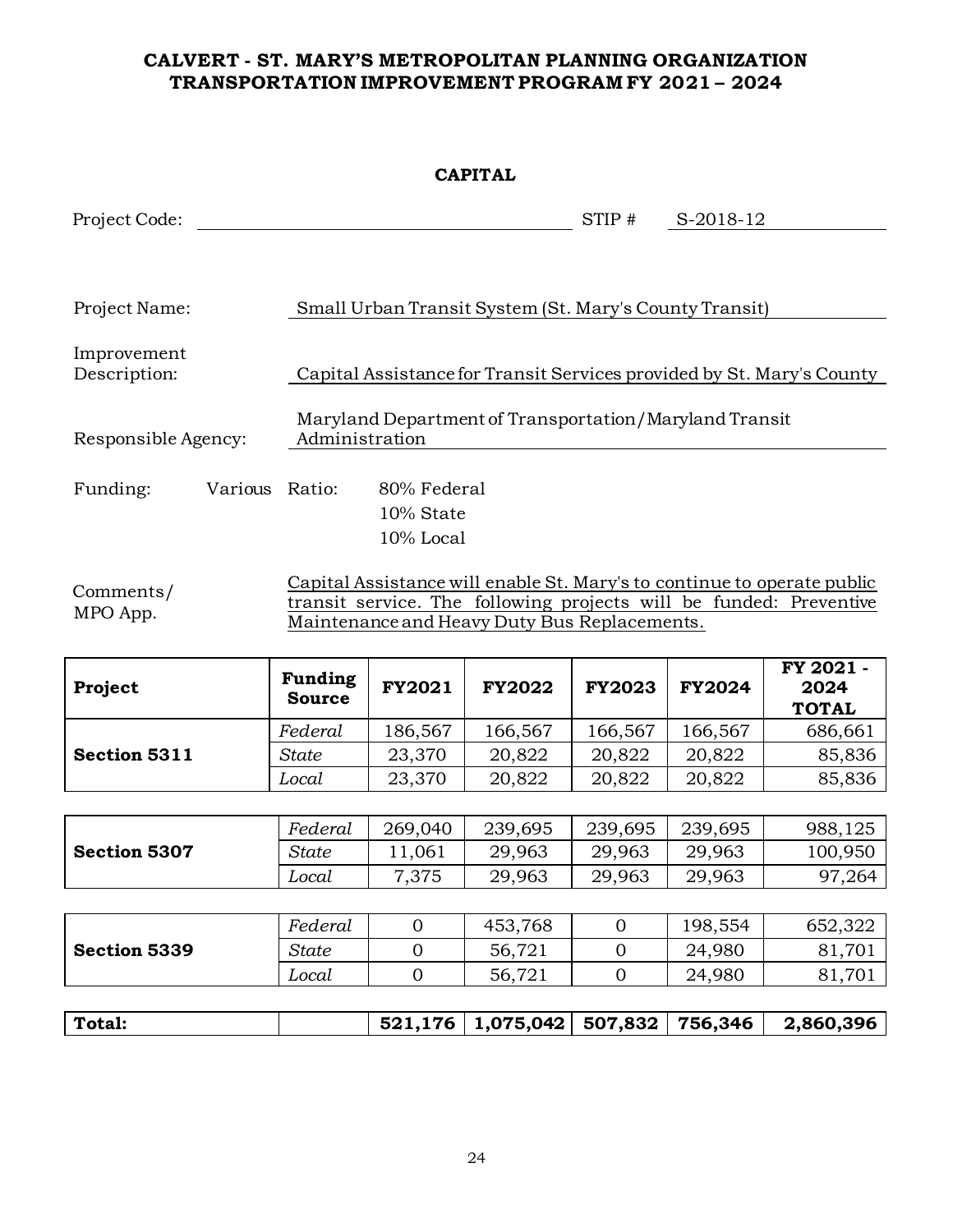### <span id="page-27-0"></span>**OPERATING**

| Project Code:               |               |                  |                                                                  | STIP # | S-2018-13                                                                 |
|-----------------------------|---------------|------------------|------------------------------------------------------------------|--------|---------------------------------------------------------------------------|
|                             |               |                  |                                                                  |        |                                                                           |
| Project Name:               |               |                  | Rural Urban Transit System (St. Mary's County Transit)           |        |                                                                           |
| Improvement<br>Description: |               | County           | Operating Assistance for Transit Services provided by St. Mary's |        |                                                                           |
| Responsible Agency:         |               | Administration   | Maryland Department of Transportation/Maryland Transit           |        |                                                                           |
| Funding:                    | 5311&<br>5307 | Ratio:           | Variable (50% Federal)                                           |        |                                                                           |
| Comments/<br>MPO App.       |               | transit service. |                                                                  |        | Operating Assistance will enable St. Mary's to continue to operate public |

| Project      | <b>Funding</b><br><b>Source</b> | <b>FY2021</b> | <b>FY2022</b> | <b>FY2023</b> | <b>FY2024</b> | FY 2021 -<br>2024<br><b>TOTAL</b> |
|--------------|---------------------------------|---------------|---------------|---------------|---------------|-----------------------------------|
|              | Federal                         | 308,660       | 308,660       | 308,660       | 308,660       | 1,234,640                         |
| Section 5311 | <b>State</b>                    | 17,388        | 17,388        | 17,388        | 17,388        | 69,552                            |
|              | Local                           | 291,272       | 291,272       | 291,272       | 399,649       | 1,273,465                         |

|                     | Federal      | 444,169 | 444,169 | 444,169 | 444,169 | 1,776,676 |
|---------------------|--------------|---------|---------|---------|---------|-----------|
| <b>Section 5307</b> | <b>State</b> | 25,021  | 25,021  | 25,021  | 25,021  | 100,084   |
|                     | Local        | 419,148 | 419,148 | 419,148 | 575,105 | 1,832,549 |

| Total: |  |  | $1,505,658$   1,505,658   1,505,658   1,769,992   6,286,966 |
|--------|--|--|-------------------------------------------------------------|
|        |  |  |                                                             |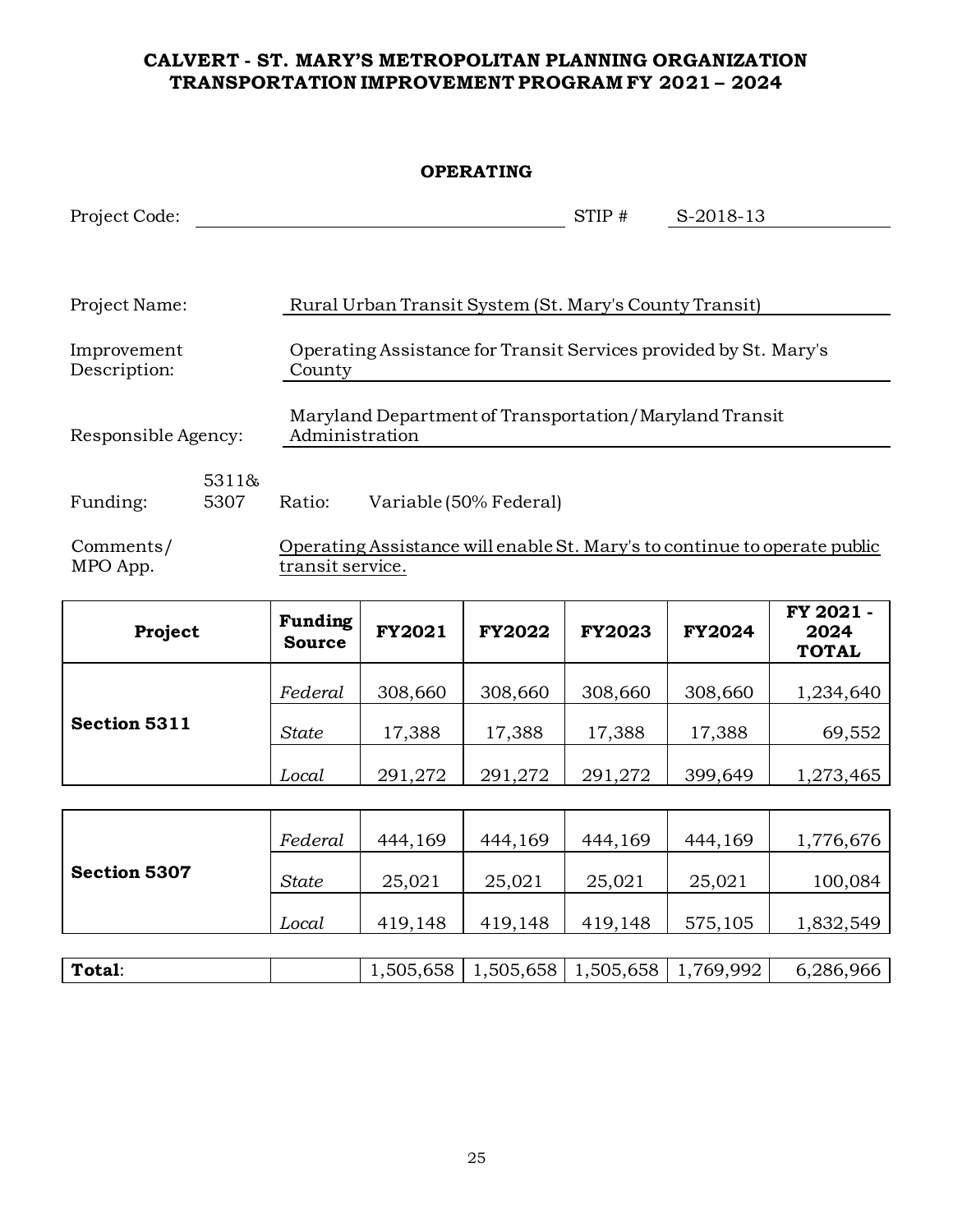### <span id="page-28-0"></span>**CAPITAL**

| Project Code:                                                                                                                             |      |                | STIP #                                                         | S-2018-14 |
|-------------------------------------------------------------------------------------------------------------------------------------------|------|----------------|----------------------------------------------------------------|-----------|
|                                                                                                                                           |      |                |                                                                |           |
| Project Name:                                                                                                                             |      |                | Small Urban Transit System (Calvert/St. Mary's County Transit) |           |
| Capital Assistance for Transit Services provided by Non-Profits<br>Improvement<br>operating in Calvert/St. Mary's County.<br>Description: |      |                |                                                                |           |
| Responsible Agency:                                                                                                                       |      | Administration | Maryland Department of Transportation/Maryland Transit         |           |
| Funding:                                                                                                                                  | 5310 | Ratio:         | 80% Federal<br>$20\%$ Local                                    |           |
|                                                                                                                                           |      |                |                                                                |           |

Comments/ MPO App. Capital Assistance will enable St. Mary's to enhance mobility services for seniors and persons with disabilities.

| <b>Project</b>             | <b>Funding</b><br><b>Source</b> | <b>FY2021</b> |       | <b>FY2022 FY2023</b> | <b>FY2024</b> | FY 2021 -<br>2024 TOTAL |
|----------------------------|---------------------------------|---------------|-------|----------------------|---------------|-------------------------|
| <b>Preventive</b>          | Federal                         |               | 4,000 |                      | 4,000         | 8,000                   |
| <b>Maintenance</b>         | <b>State</b>                    |               |       |                      |               |                         |
| <b>Small Urban Transit</b> | Local                           |               | ,000  |                      | ,000          | 2,000                   |

| <b>Replacement Bus</b><br><b>Small Urban Transit</b> | Federal      | 52,000 | 52,000 | 104,000 |
|------------------------------------------------------|--------------|--------|--------|---------|
|                                                      | <b>State</b> |        |        |         |
|                                                      | Local        | 13,000 | 13.000 | 26,000  |

| <b>Expansion Bus</b>       | Federal      | 52,000 | 52,000 | 104,000 |
|----------------------------|--------------|--------|--------|---------|
| <b>Small Urban Transit</b> | <b>State</b> |        |        |         |
|                            | Local        | 13,000 | .000   | 26,000  |

| Total: |  | 135,000 | 135,000 |  |
|--------|--|---------|---------|--|
|        |  |         |         |  |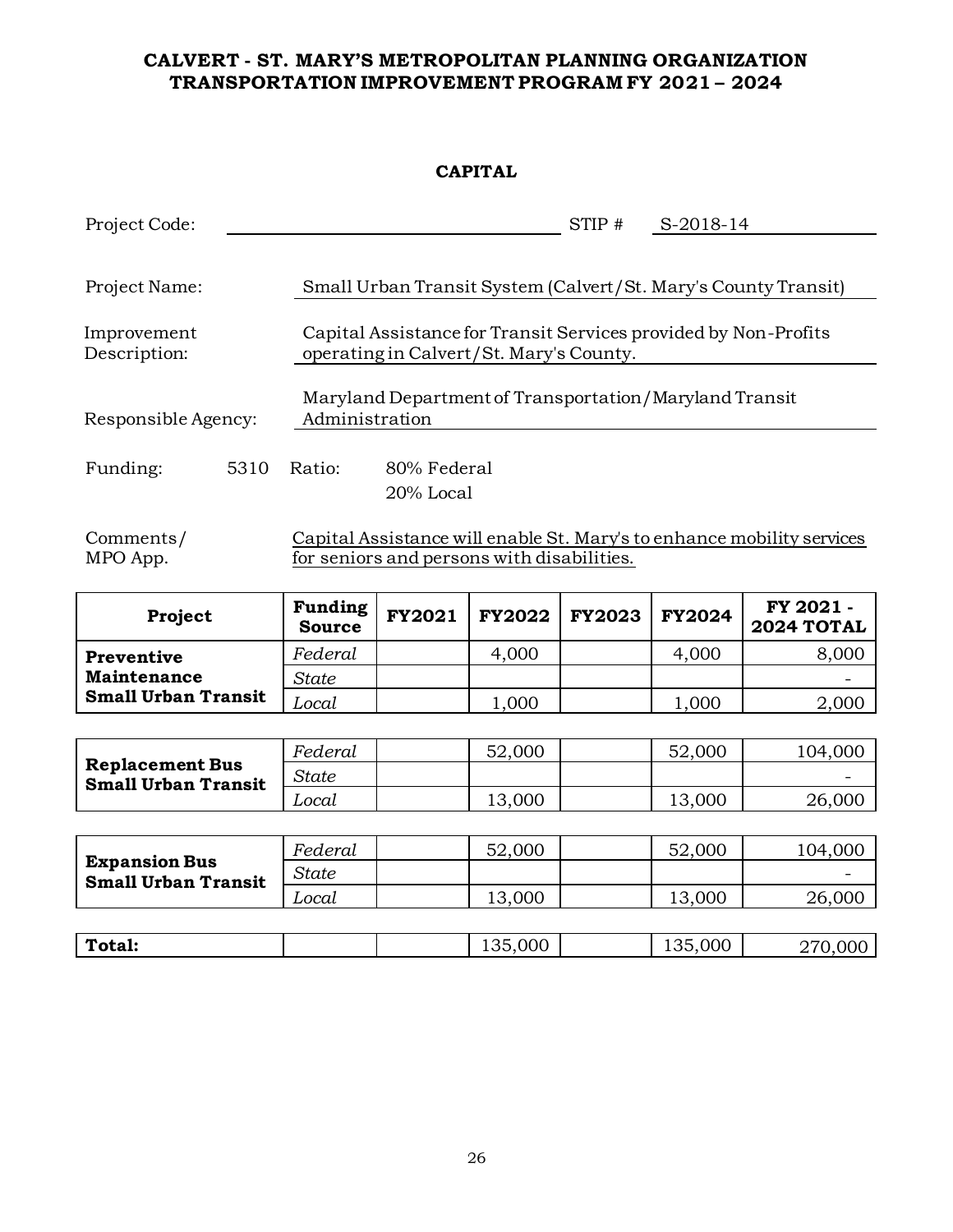### <span id="page-29-0"></span>**OPERATING**

| Project Code:               |                              |                                                                                                  |                                                                                                                                                                                       |                                      | STIP#         | $C-2018-15$    |                                |  |  |  |
|-----------------------------|------------------------------|--------------------------------------------------------------------------------------------------|---------------------------------------------------------------------------------------------------------------------------------------------------------------------------------------|--------------------------------------|---------------|----------------|--------------------------------|--|--|--|
|                             |                              |                                                                                                  |                                                                                                                                                                                       |                                      |               |                |                                |  |  |  |
| Project Name:               |                              |                                                                                                  |                                                                                                                                                                                       | Ridesharing (Calvert County Transit) |               |                |                                |  |  |  |
| Improvement<br>Description: |                              |                                                                                                  | The ridesharing project covers the activities of the ridesharing<br>program in Calvert County. This program will promote and encourage<br>the establishment of carpools and vanpools. |                                      |               |                |                                |  |  |  |
| Responsible Agency:         |                              | Maryland Department of Transportation/Maryland Transit<br>Administration                         |                                                                                                                                                                                       |                                      |               |                |                                |  |  |  |
| Funding:                    | <b>CMAQ</b><br>5311&<br>5307 | Ratio:                                                                                           | 100% Federal                                                                                                                                                                          |                                      |               |                |                                |  |  |  |
| Comments/<br>MPO App.       |                              | This program will promote and encourage the establishment of<br>Operating carpools and vanpools. |                                                                                                                                                                                       |                                      |               |                |                                |  |  |  |
| Project                     |                              | <b>Funding</b><br><b>Source</b>                                                                  | <b>FY2021</b>                                                                                                                                                                         | <b>FY2022</b>                        | <b>FY2023</b> | <b>FY2024</b>  | FY 2021 -<br><b>2024 TOTAL</b> |  |  |  |
|                             |                              | Federal                                                                                          | 8,730                                                                                                                                                                                 | 8,730                                | 8,730         | 8,730          | 34,920                         |  |  |  |
| <b>CMAQ</b>                 |                              | <b>State</b>                                                                                     | 0                                                                                                                                                                                     | $\overline{0}$                       | 0             | 0              |                                |  |  |  |
|                             |                              | Local                                                                                            | $\Omega$                                                                                                                                                                              | $\mathbf{0}$                         | $\Omega$      | $\overline{0}$ |                                |  |  |  |

| Total: | 730<br>ີ<br>U, | 8,730 | O<br>730<br>24<br>$\mathsf{U}$ | 730<br>×<br>U, | ≀⊿<br>∠ע |
|--------|----------------|-------|--------------------------------|----------------|----------|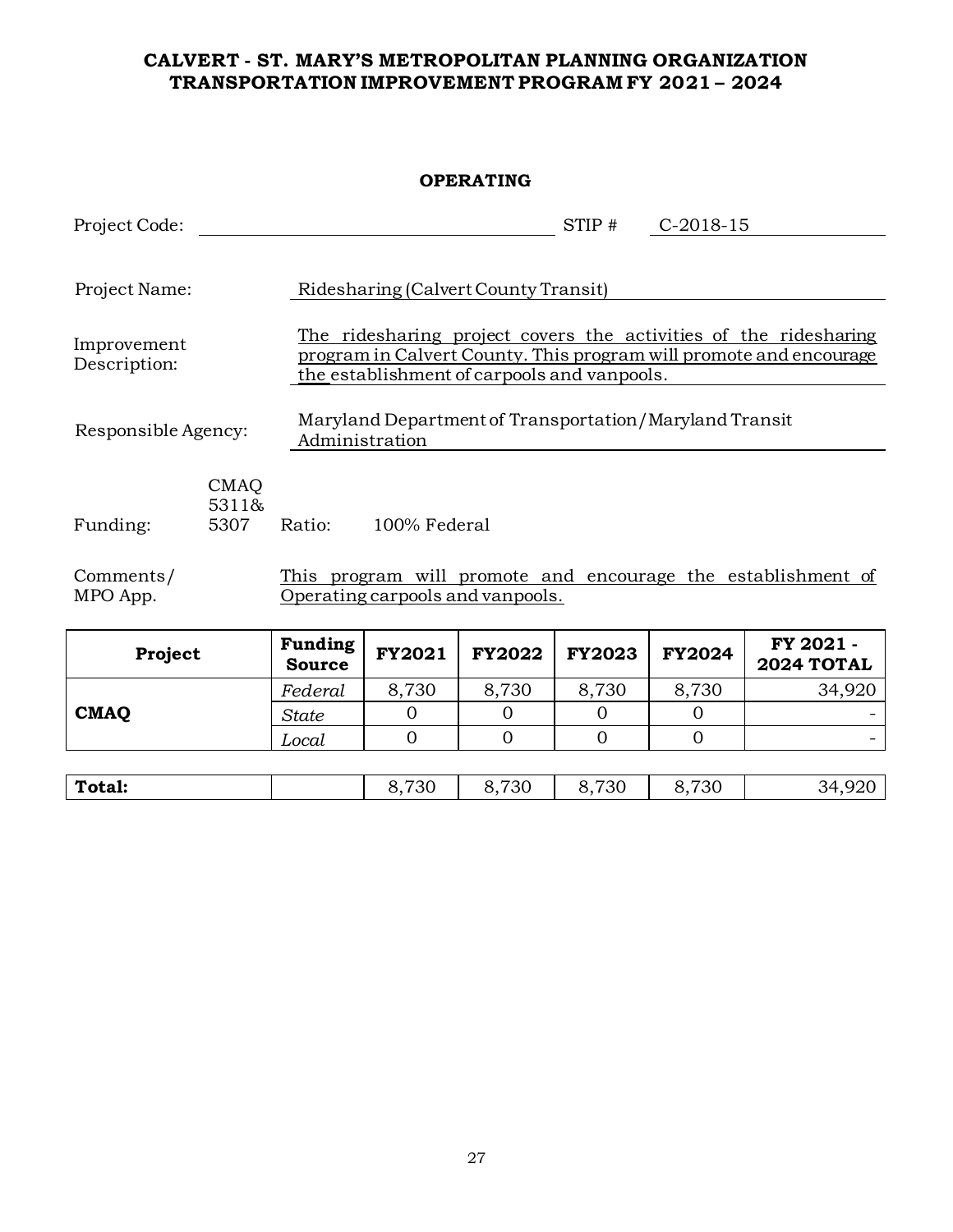# **PAGE LEFT BLANK**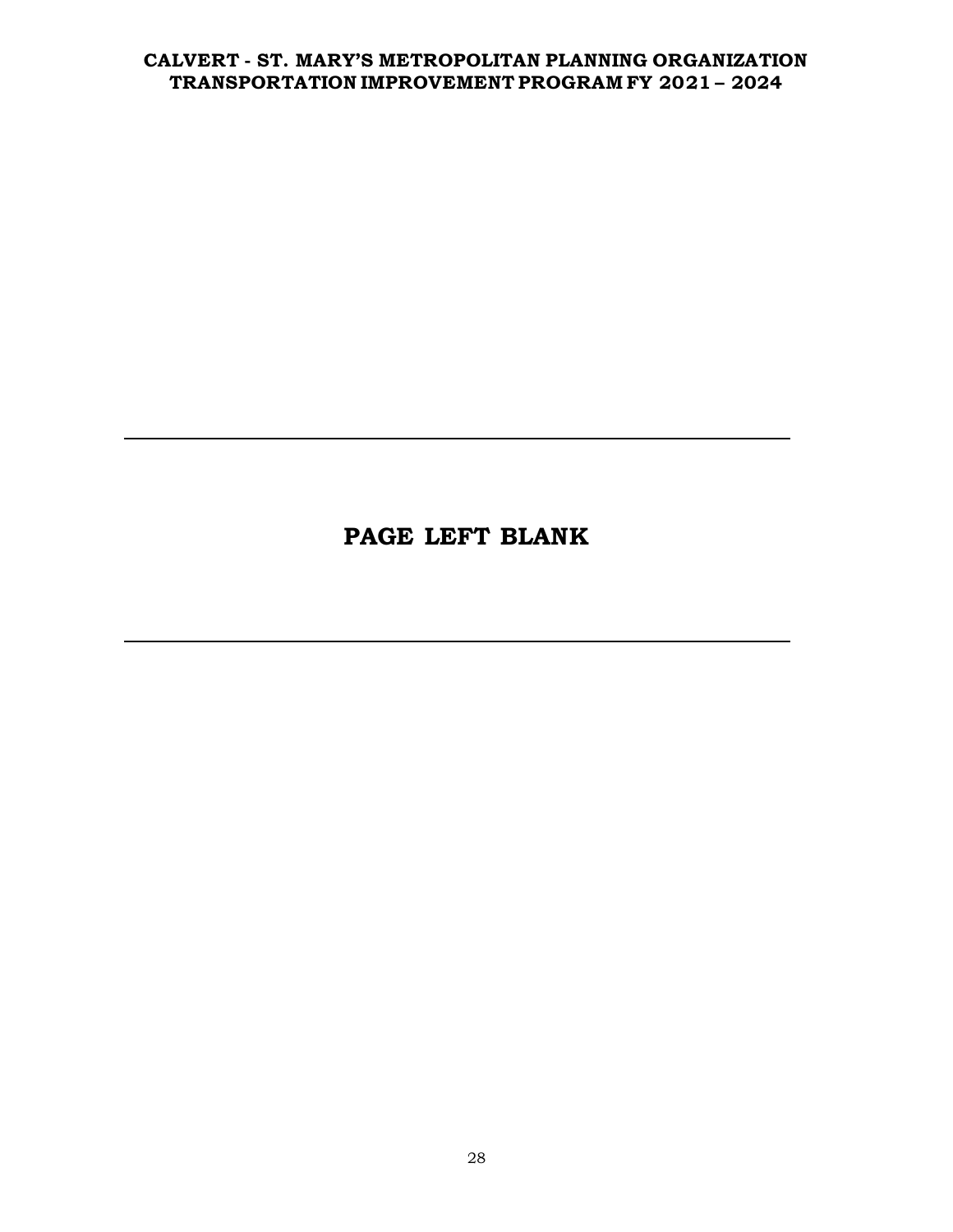**Appendix A**

<span id="page-31-1"></span><span id="page-31-0"></span>**LETTER FROM TPB TO C-SMMPO -AIR QUALITY CONFORMITY ANALYSIS**

**APPENDICES**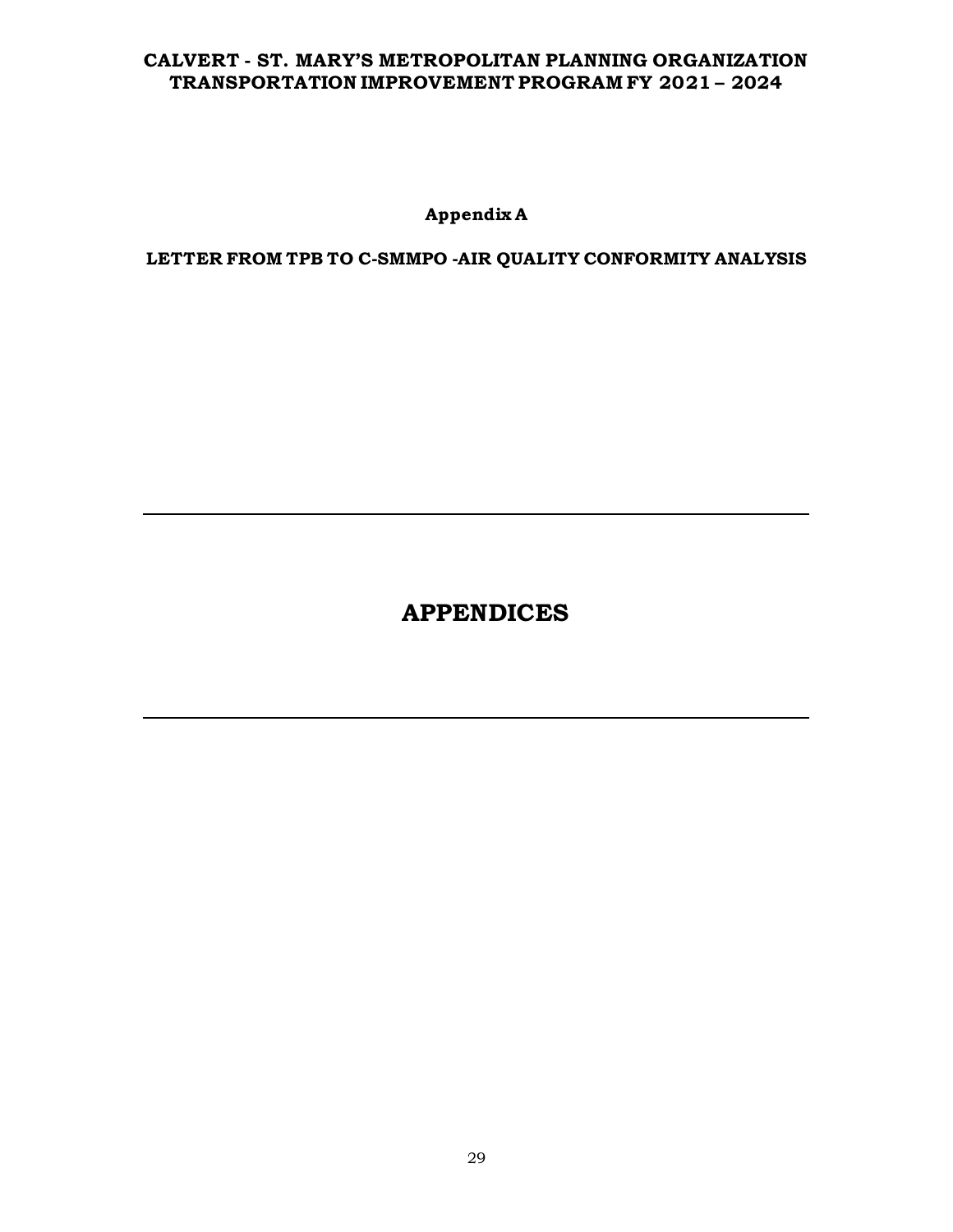April 1, 2020

Mr. Ben Cohen Calvert-St.Mary's MPO 23150 Leonard Hall Dr. Leonardtown, MD 20650

RE: The Air Quality Conformity Analysis of the Visualize 2045 Long-Range Transportation Plan and the FY 2019-2024 Transportation Improvement Program (TIP) for the Washington Metropolitan Region

Dear Mr. Cohen:

The National Capital Region Transportation Planning Board (TPB), the Metropolitan Planning Organization (MPO) for the Washington Region, adopted (1) the air quality conformity analysis of the 2020 Amendment to Visualize 2045, the region's long-range transportation plan, and the FY 2021- 2024 Transportation Improvement Program (TIP); (2) the 2020 Amendment to Visualize 2045; and (3) the FY 2021-2024 TIP on March 18, 2020. This letter formally transmits the air quality conformity report. Appendix D of the air quality conformity report contains the TPB/Calvert-St. Mary's Metropolitan Planning Organization (C-SMMPO) coordination agreement. The C-SMMPO projects included in the travel model for the air quality conformity analysis are listed in Appendix B (page B-27) of the air quality conformity report.

The report was transmitted to the Federal Highway Administration (FHWA) Division Office in the District of Columbia, which will undertake the review of the air quality conformity analysis in coordination with the Federal Transit Administration (FTA) Washington Metropolitan Office, the FTA Regional Office, the FHWA Maryland and Virginia Division offices, and the regional office of the Environmental Protection Agency (EPA). These documents were also forwarded to the Maryland Department of Transportation (MDOT) and the conformity report was sent to the Maryland Department of the Environment (MDE).

If you have any questions, please contact Lyn Erickson, TPB Plan Development and Coordination Program Director, at lerickson@mwcog.org or 202-962-3319.

Sincerely yours,

Sinhaulte that.

Kanathur N. Srikanth Director, Department of Transportation Planning

cc: Ms. Lyn Erickson, MWCOG Mr. Tyson Byrne, MDOT Mr. Dan Janousek, MDOT Mr. Kwasi Bosompem, St. Mary's County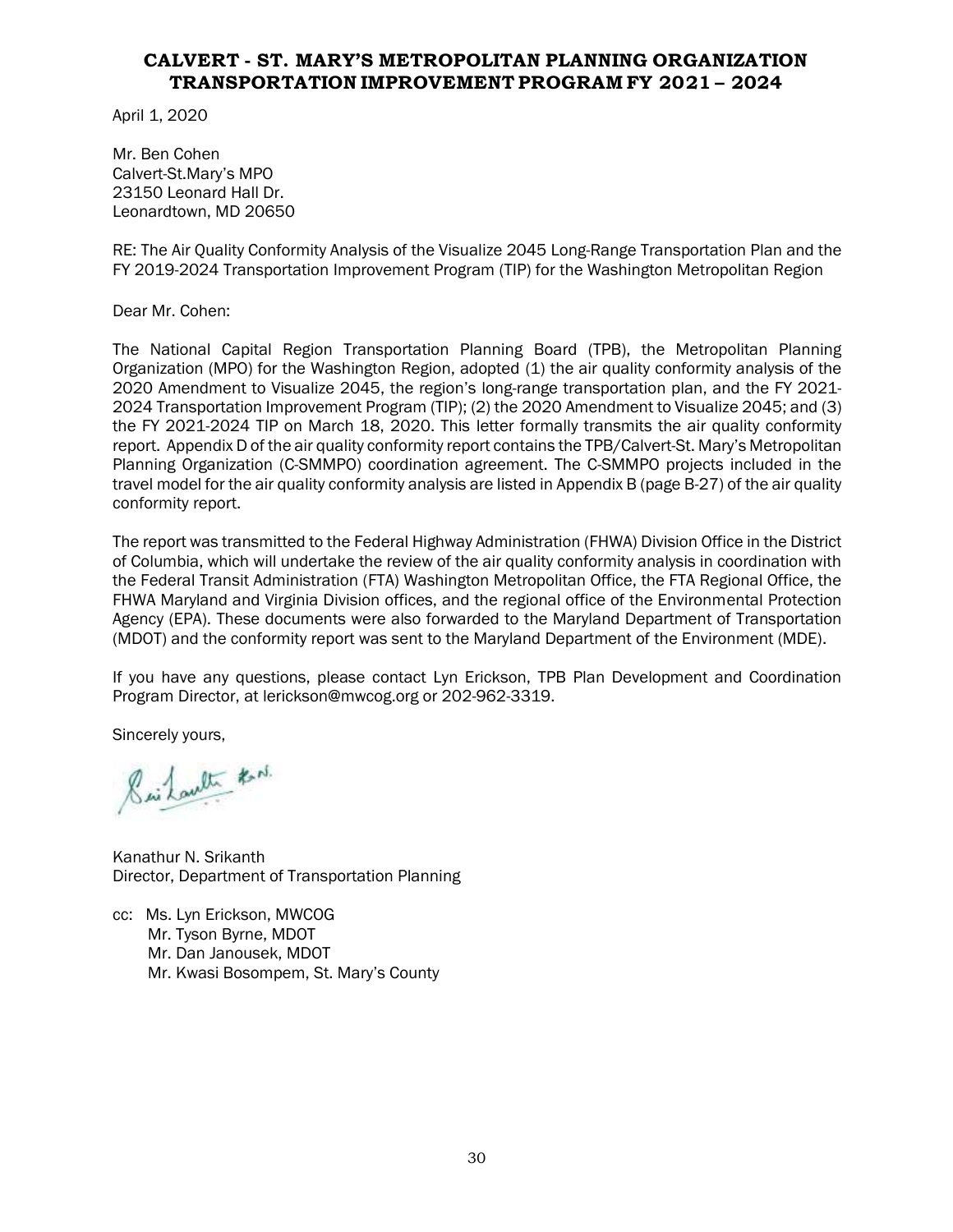### <span id="page-33-1"></span><span id="page-33-0"></span>**Appendix B MDOT FISCAL LETTER 2020 with OPERATING AND CAPITAL PROGRAM SUMMARY**



Larry Hogan Boyd K. Rutherford Gregory Slater<br>Secretary

April 13, 2020

Mr. Bill Hunt St. Mary's County Department of Land Use and Growth Management 23150 Leonard Hall Drive P.O. Box 653 Leonardtown, MD 20650

Dear Mr. Hunt:

The Calvert-St. Mary's Metropolitan Planning Organization (C-SMMPO) Fiscal Year 2021-2024 Transportation Improvement Program (TIP) contains all of the Maryland Department of Transportation (MDOT) projects that MDOT plans to implement in the C-SMMPO Region. MDOT is submitting the accompanying documentation to demonstrate the financial capacity and financial reasonableness for the funding of those projects that MDOT has identified in the CSMMPO's TIP. The attached documentation includes a statement of the Submission of Projects, the Operating and Capital Program Summary from MDOT's Consolidated Transportation Program, and the Financial Forecast developed for Moving Forward 2045, the C-SMMPO's Long Transportation Range Plan.

At this time, it is expected that all of the programmed projects have funding available for implementation. The statement of Submission of Projects also addresses the fiscal reasonableness of the program and flexibility in the use of federal funds.

Should you need any further information, please contact me at 410-865-1284 or via email at tbyrne@mdot.state.md.us.

Sincerely,  $7y - 8b - -$ 

Tyson Byrne Manager Regional Planning Office of Planning and Capital Programming Enclosures

7201 Corporate Center Drive, Hanover, Maryland 21076 | 410.865.1000 | Maryland Relay TTY 410.859.7227 mdot.maryland.gov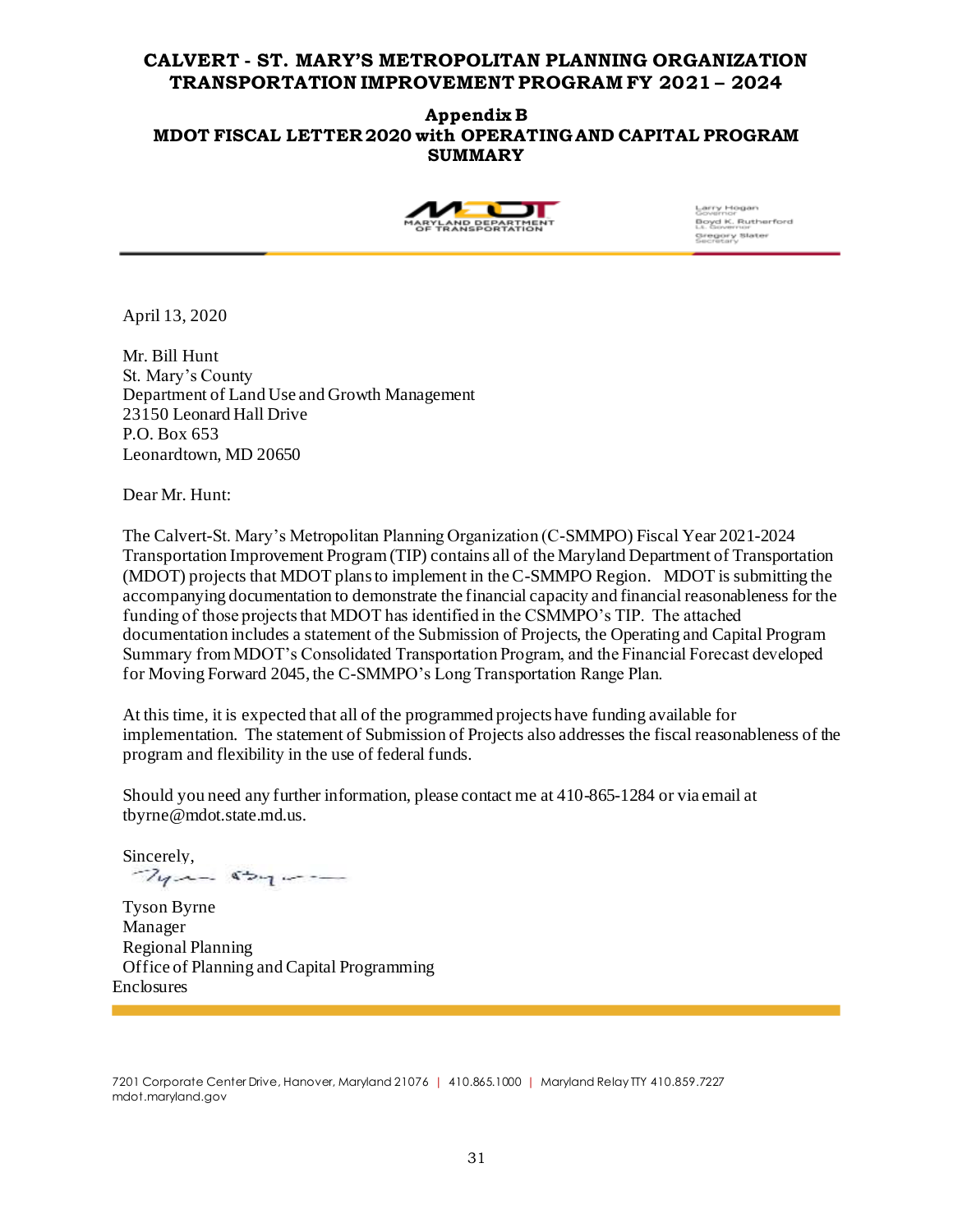### **MDOT SUBMISSION OF PROJECTS INTO C-SMMPO TIP**

### <span id="page-34-0"></span>**Submission of Projects for inclusion in the C-SMMPO Region Transportation Improvement Program FY 2021- 2024 April 2020**

Fiscal Reasonableness of the MDOT Program

The following table entitled "*DEPARTMENT OF TRANSPORTATION OPERATING AND CAPITAL PROGRAM SUMMARY"* provides a summary of the Maryland Department of Transportation's (MDOT) Operating and Capital Program. All MDOT projects incorporated into the C-SMMPO FY 2021-2024 Transportation Improvement Program come from the legislatively approved MDOT Consolidated Transportation Program. The accompanying table demonstrates that the MDOT program is fiscally reasonable, since programmed outlays do not exceed projected available revenues for the program period.

Exercising Flexibility in the use of Federal Funds

The MDOT, in its submission to the C-SMMPPO area TIP, is exercising the funding flexibility provisions possible under the federal Fixing America's Surface Transportation Act. MDOT is responsible for a mix of transportation facilities throughout the state that includes highways, transit, port, aviation, as well as bicycle and pedestrian trail projects. This structure assures that intermodal opportunities are considered during all phases of project development.

All MDOT activities are funded from the Maryland Transportation Trust Fund (TTF), which is a dedicated source of funding that can only be used for transportation purposes. This fund combines revenue from transportation user fees, licensing and registration fees, motor fuel taxes, bond proceeds, and federal grants into a source that permits maximum flexibility in addressing intermodal transportation needs. Therefore, there are no administrative barriers to programming TTF money on whatever mode of transportation project best meets a particular need. MDOT's organizational structure and TTF enable the consideration of all possible applications of federal funding categories.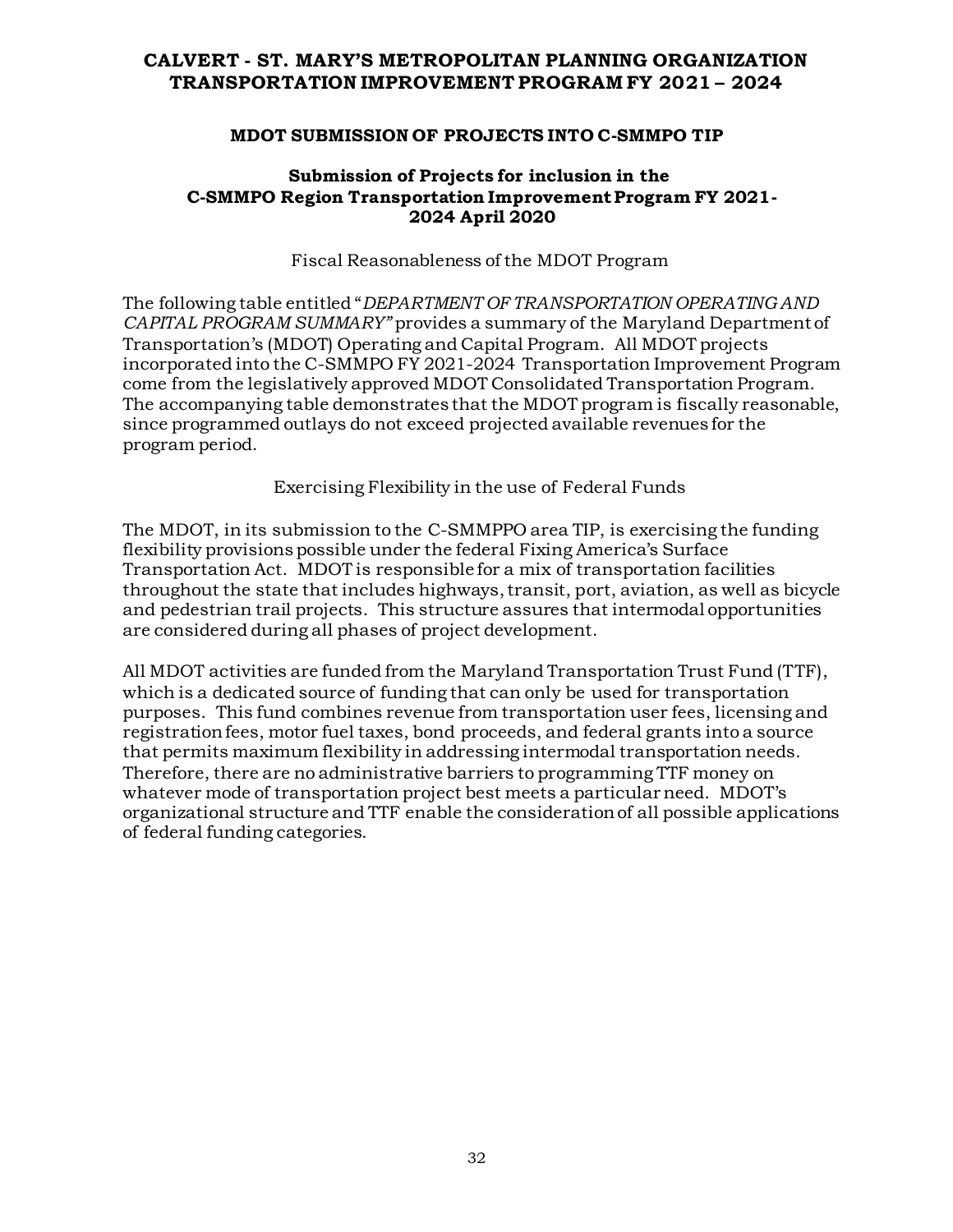### OPERATING AND CAPITAL PROGRAM SUM

#### DEPARTMENT OF TRANSPORTATION OPERATING AND CAPITAL PROGRAM SUMMARY **BY FISCAL YEAR** (\$ MILLIONS)

|                                      | <b>CURRENT</b><br><b>YEAR</b> | <b>BUDGET</b><br><b>YEAR</b> |         |         | <b>Planning Years</b> |         | <b>SIX - YEAR</b> |
|--------------------------------------|-------------------------------|------------------------------|---------|---------|-----------------------|---------|-------------------|
|                                      | 2020                          | 2021                         | 2022    | 2023    | 2024                  | 2025    | TOTAL             |
| <b>CAPITAL PROGRAM</b>               |                               |                              |         |         |                       |         |                   |
| The Secretary's Office               | 48.1                          | 42.7                         | 19.2    | 13.6    | 11.6                  | 11.3    | 146.5             |
| Motor Vehicle Administration         | 45.2                          | 42.1                         | 16.9    | 15.9    | 14.5                  | 12.4    | 147.0             |
| Maryland Aviation Administration     | 323.0                         | 311.2                        | 245.8   | 90.3    | 39.7                  | 24.1    | 1.034.0           |
| Maryland Port Administration         | 137.5                         | 206.3                        | 295.4   | 227.2   | 211.5                 | 81.9    | 1,159.8           |
| Maryland Transit Administration      | 624.9                         | 640.8                        | 655.4   | 381.6   | 325.8                 | 378.5   | 3,007.0           |
| Washington Metropolitan Area Transit | 440.1                         | 444.0                        | 448.4   | 452.9   | 457.6                 | 462.3   | 2,705.3           |
| State Highway Administration ^       | 1,764.9                       | 1,579.9                      | 1,324.5 | 1,262.6 | 1,164.2               | 1.029.9 | 8,126.0           |
| TOTAL CAPITAL                        | 3,383.6                       | 3,267.1                      | 3,005.6 | 2,444.2 | 2,224.8               | 2,000.4 | 16,325.7          |
| Special Funds                        | 1.695.2                       | 1.467.1                      | 1.335.0 | 1,154.1 | 1,095.8               | 1,000.0 | 7,747.3           |
| Federal Funds                        | 1,186.5                       | 1,225.8                      | 1,022.0 | 875.0   | 779.9                 | 732.7   | 5,822.0           |
| Other Funds <sup>1</sup>             | 501.9                         | 574.2                        | 648.5   | 415.1   | 349.0                 | 267.7   | 2,756.4           |
| OPERATING PROGRAM                    |                               |                              |         |         |                       |         |                   |
| The Secretary's Office               | 101.8                         | 106.4                        | 109.0   | 112.0   | 115.0                 | 119.0   | 663.2             |
| Motor Vehicle Administration         | 210.2                         | 211.8                        | 218.0   | 224.0   | 231.0                 | 238.0   | 1,333.0           |
| Maryland Aviation Administration     | 206.2                         | 219.4                        | 226.0   | 233.0   | 240.0                 | 247.0   | 1,371.6           |
| Maryland Port Administration         | 51.2                          | 51.9                         | 54.0    | 56.0    | 57.0                  | 58.0    | 328.1             |
| Maryland Transit Administration      | 888.1                         | 942.8                        | 971.0   | 1,118.0 | 1.183.0               | 1,211.0 | 6,313.9           |
| Washington Metropolitan Area Transit | 392.9                         | 444.3                        | 457.0   | 471.0   | 485.0                 | 500.0   | 2,750.2           |
| State Highway Administration         | 310.1                         | 315.1                        | 324.0   | 333.0   | 343.0                 | 354.0   | 1,979.2           |
| <b>TOTAL OPERATING</b>               | 2,160.5                       | 2,291.7                      | 2,359.0 | 2,547.0 | 2,654.0               | 2,727.0 | 14,739.2          |
| <b>Special Funds</b>                 | 2,052.4                       | 2,185.5                      | 2,253.0 | 2,441.0 | 2,548.0               | 2,621.0 | 14,100.9          |
| Federal Funds                        | 108.1                         | 106.3                        | 106.0   | 106.0   | 106.0                 | 106.0   | 638.4             |
| Other Funds <sup>F</sup>             |                               | ٠                            | ÷       |         |                       | ÷       |                   |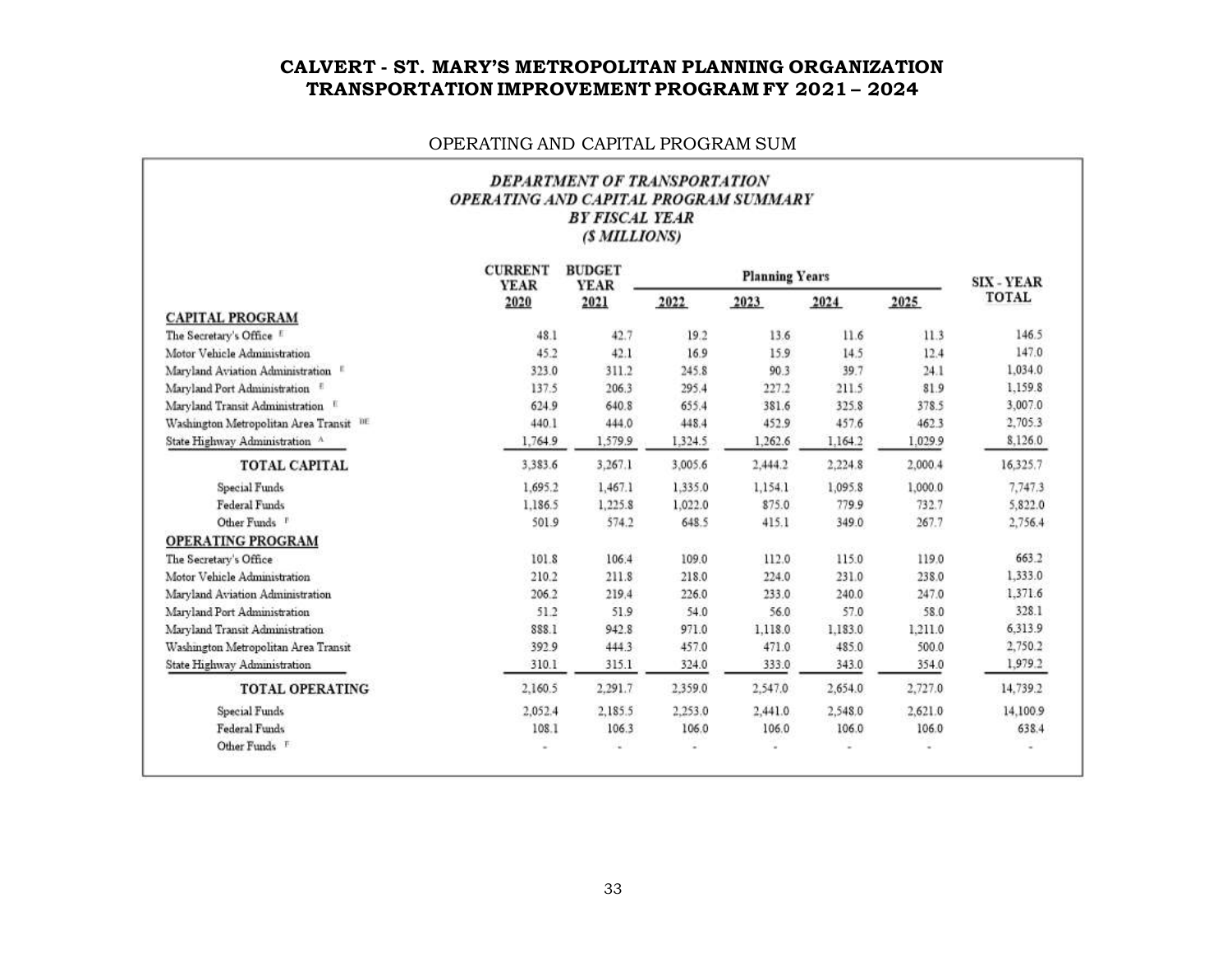#### **BUDGET YEAR 2020 - 2025**

|                                           | <b>CURRENT</b><br><b>BUDGET</b><br>YEAR<br>YEAR |         |         | <b>Planning Years</b> |         |         |          |  |  |
|-------------------------------------------|-------------------------------------------------|---------|---------|-----------------------|---------|---------|----------|--|--|
| AID TO LOCAL GOVERNMENTS                  | 2020                                            | 2021    | 2022    | 2023                  | 2024    | 2025    | TOTAL    |  |  |
| County and Municipal Program <sup>C</sup> | 259.0                                           | 264.4   | 269.7   | 274.3                 | 275.7   | 198.1   | 1,541.2  |  |  |
| County and Municipal Capital <sup>D</sup> | 71.8                                            | 71.8    | 71.8    | 71.8                  | 77.8    | 77.8    | 442.8    |  |  |
| TOTAL AID TO LOCAL GOVERNMENTS            | 330.8                                           | 336.2   | 341.5   | 346.1                 | 353.5   | 275.9   | 1,984.0  |  |  |
| <b>Special Funds</b>                      | 265.0                                           | 270.3   | 275.6   | 280.2                 | 281.0   | 203.6   | 1,575.7  |  |  |
| Federal Funds                             | 65.9                                            | 65.9    | 65.9    | 65.9                  | 72.5    | 72.3    | 408.4    |  |  |
| <b>DEBT SERVICE REQUIREMENTS</b>          |                                                 |         |         |                       |         |         |          |  |  |
| Debt Service Requirements                 | 354.8                                           | 415.9   | 462.0   | 500.0                 | 474.0   | 490.0   | 2,696.7  |  |  |
| Special Funds                             | 354.8                                           | 415.9   | 462.0   | 500.0                 | 474.0   | 490.0   | 2,696.7  |  |  |
| DEPARTMENT TOTAL                          | 5,898.9                                         | 5,974.7 | 5,826.6 | 5,491.2               | 5,352.8 | 5.217.4 | 33,761.6 |  |  |
| Special Funds                             | 4,102.4                                         | 4,068.5 | 4,050.0 | 4,095.1               | 4,117.8 | 4,111.0 | 24,544.9 |  |  |
| Federal Funds                             | 1.294.6                                         | 1,332.1 | 1,128.0 | 981.0                 | 885.9   | 838.7   | 6,460.4  |  |  |
| Other Funds                               | 501.9                                           | 574.2   | 648.5   | 415.1                 | 349.0   | 267.7   | 2,756.4  |  |  |

<span id="page-36-0"></span> $^{\rm A}$  - Includes county and municipal transfer funds from federal and state government, as well as highway user revenues.

 $"$   $-$  Capital Program WMATA grants line includes federal funds received by WMATA directly.

<sup>C</sup> County and municipal transfer funds from federal and state government are included in the State Highway Administration's capital program and are shown seperately here for illustrative purposes.

 $\mathbf{D}$ County and municipal capital (highway user revenues) are included in the State Highway Adminsitration's capital program and are shown separately here for illustrative purposes.

 $^{\rm E}$  – "Other" funds are included in the totals for TSO, MPA, MTA, MAA and WMATA.

 $\mathbb{F}_-$ Debt service for County Bonds is not included in FY 2022-2025

 $\mathbf{G}$ Funds not received through the Trust Fund. Includes funds from Passenger Facility Charges (PFC), Maryland Transportation Authority (MDTA) funds, Certificates of Participation (COPs), General funds, CSX funds, county participation, and federal funds received by WMATA directly.